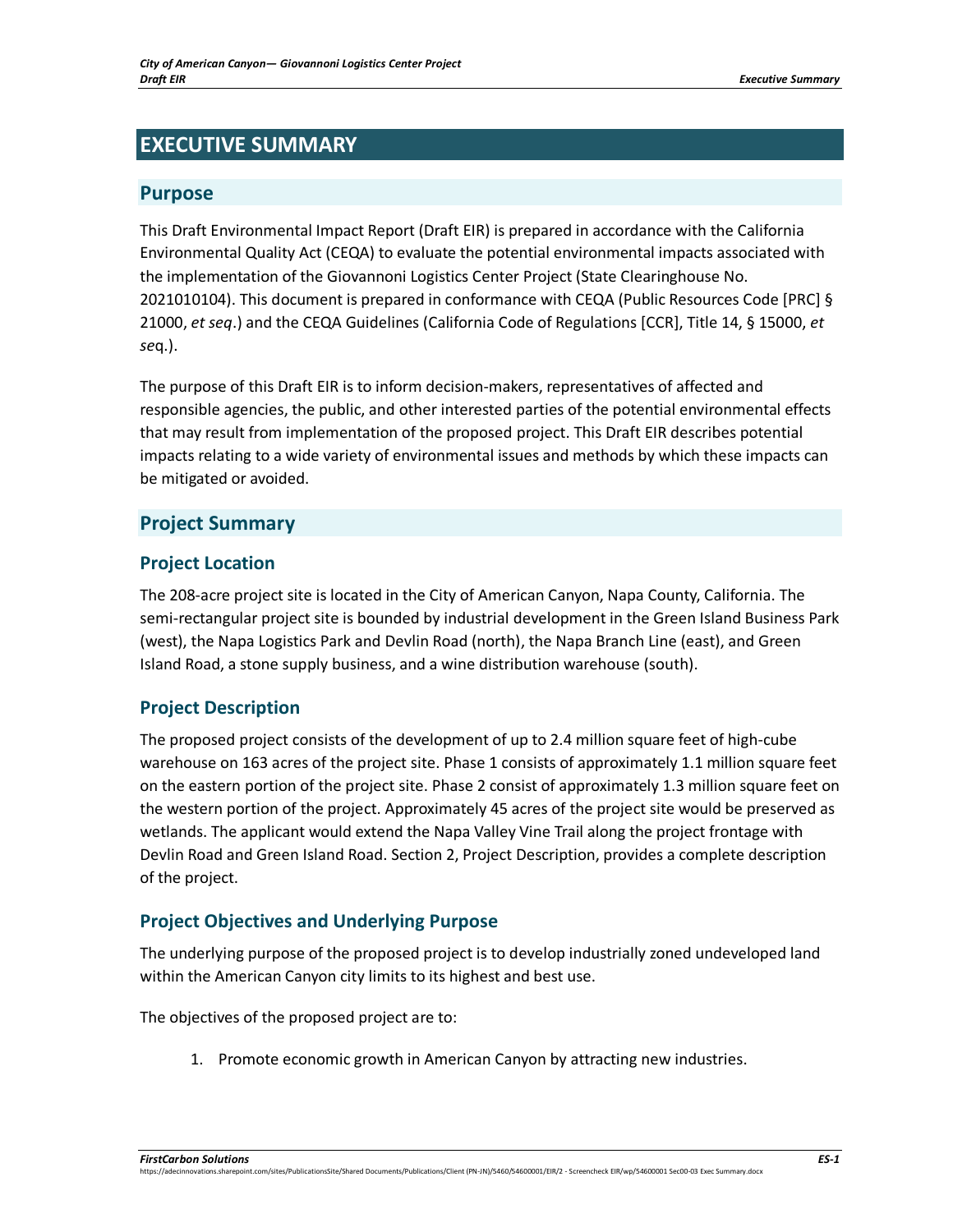- 2. Promote development that that generates net positive tax revenues for the City by generating more in new tax revenues than are consumed by City expenditures on services provided to the development.
- 3. Create new employment opportunities for residents of Napa County and the surrounding region.
- 4. Develop compatible land uses near the Napa County Airport in the interests of avoiding interference with aviation operations.
- 5. Improve American Canyon's jobs-housing ratio by adding new employment opportunities.
- 6. Continue the orderly development of the Devlin Road corridor with a well-designed project.
- 7. Further the goals and policies of the City of American Canyon General Plan by developing land contemplated to support urban development to its highest and best use.
- 8. Preserve the most biologically sensitive portions of the project site as open space.
- 9. Install circulation improvements along Green Island Road and Devlin Road that provide efficient ingress and egress to the proposed project while also ensuring these facilities operate at acceptable levels.
- 10. Promote public safety by incorporating security measures into the project design.
- 11. Mitigate impacts on the environment through implementation of feasible mitigation measures.

# **Significant Unavoidable Adverse Impacts**

The proposed project would result in the following significant unavoidable impacts:

- **Consistency With Air Quality Management Plan:** The proposed project would result in exceedances of regional emissions thresholds and, therefore, be inconsistent with the Bay Area Air Quality Management District (BAAQMD) regional air quality planning assumptions. Mitigation is proposed requiring the implementation of feasible emissions reduction measures; however, these measures would not reconcile this inconsistency. Therefore, the significance after mitigation is significant and unavoidable.
- **Cumulative Criteria Pollutant Emissions Impacts:** The proposed project would result in a cumulatively considerable net increase of criteria pollutants for which the project region is nonattainment under an applicable federal or State ambient air quality standard. Mitigation is proposed requiring the implementation of air emissions reduction measures, but it would not fully reduce this impact to a level of less than significant. Therefore, the significance after mitigation is significant and unavoidable.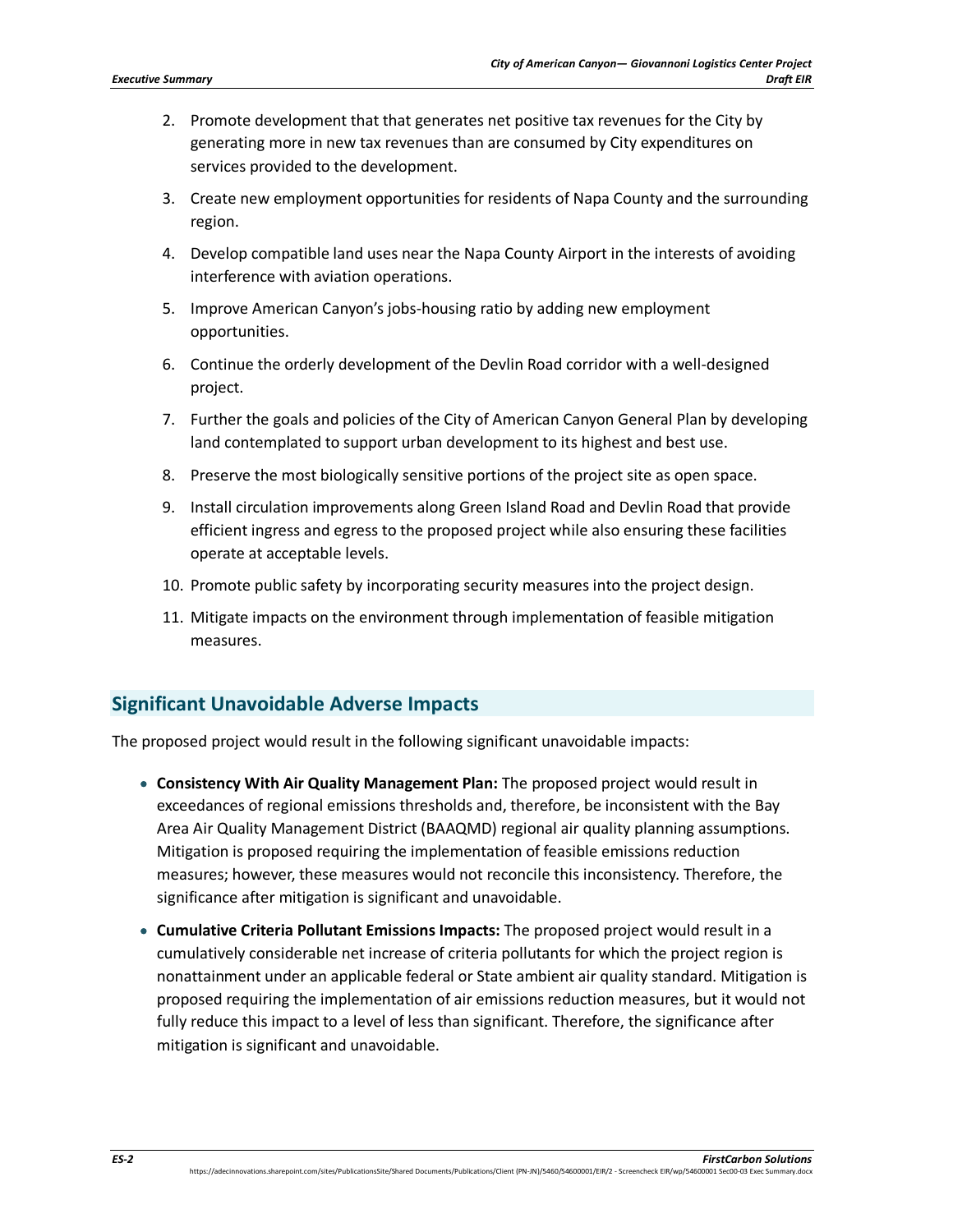# **Summary of Project Alternatives**

Below is a summary of the alternatives to the proposed project considered in Section 5, Alternatives to the Proposed Project.

# **No Project/No Development Alternative**

The proposed project would not be pursued, and the project site would remain undeveloped for the foreseeable future. This alternative would avoid all of the proposed project's significant impacts.

#### **No Project/Existing General Plan Alternative**

A 2.4 million square-foot food and beverage facility would be developed on the project site. The project boundaries would remain the same as the proposed project. This alternative would increase the severity of all of the proposed project's significant impacts.

# **Reduced Density Alternative**

A 1.6-million-square-foot logistics center would be developed on the project site, which represents a 25 percent reduction relative to the proposed project. The layout and project boundaries would remain the same as the proposed project. This alternative would lessen the severity of all of the proposed project's significant impacts.

#### **Phase 1 Only Alternative**

Phase 1 would be developed, which consist of 1.1 million square feet of high-cube warehouse on 95 acres. Phase 2 would not be pursued, and the remaining 113 acres of the project site would remain undeveloped. This alternative would lessen the severity of all of the proposed project's significant impacts to the greatest extent. The Phase 1 Only Alternative is the environmentally superior alternative.

# **Areas of Controversy and Potentially Controversial Issues**

Pursuant to CEQA Guidelines Section 15123(b), a summary section must address areas of controversy known to the lead agency, including issues raised by agencies and the public, and it must also address issues to be resolved, including the choice among alternatives and whether or how to mitigate the significant effects.

A Notice of Preparation (NOP) for the proposed project was issued on January 12, 2021. The NOP describing the original concept for the project and issues to be addressed in the EIR was distributed to the State Clearinghouse, responsible agencies, and other interested parties for a 30-day public review period extending from January 12, 2021, through February 10, 2021. During the NOP review period, the following issues were raised in comments submitted to the City of American Canyon:

- Health effects on disadvantaged communities from diesel emissions
- Housing for project employees
- Climate change
- Impacts on nearby vernal pools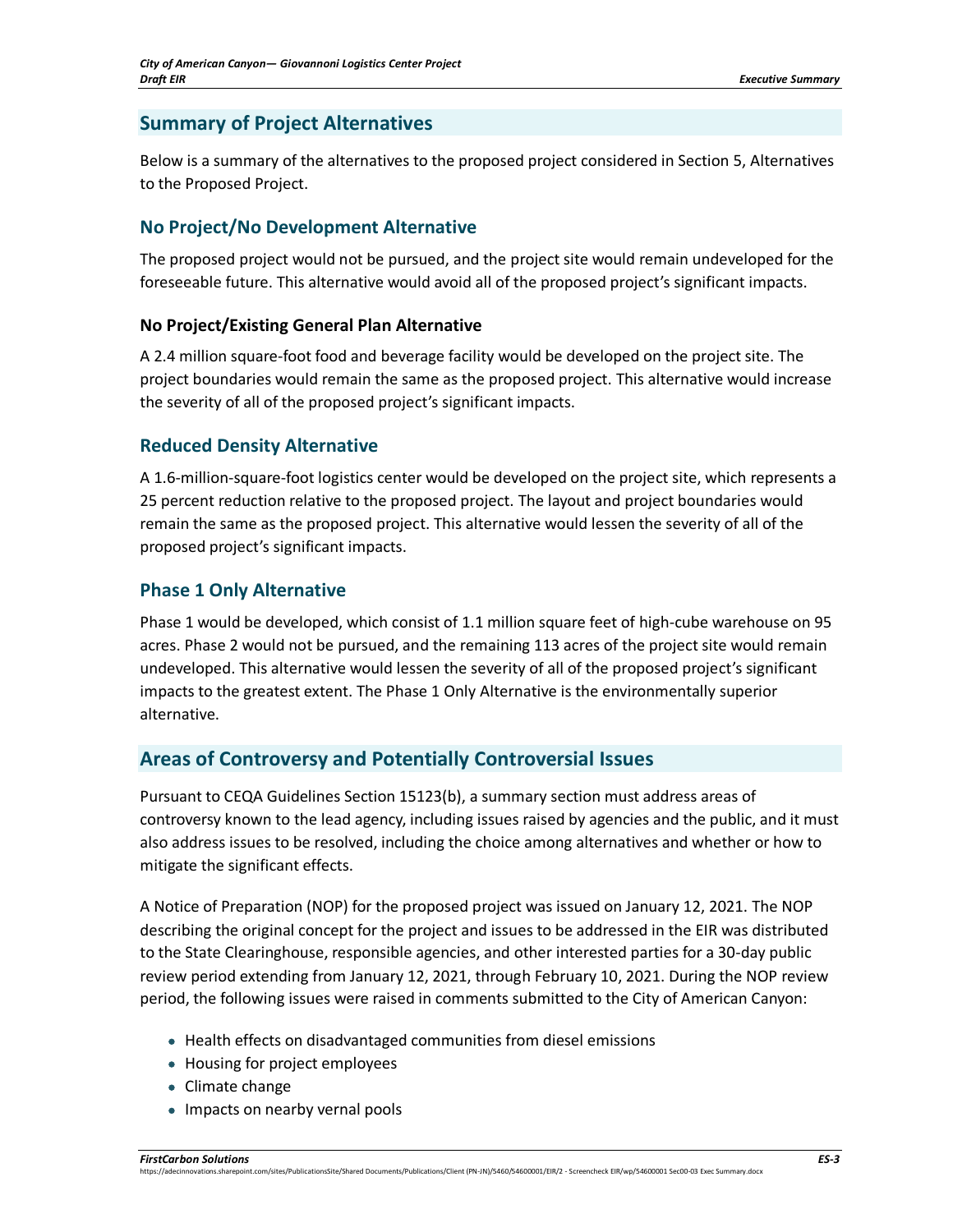- Impacts on special-status plant and wildlife species
- Traffic
- Aesthetics
- Noise

#### **Disagreement Among Experts**

This Draft EIR contains substantial evidence to support all the conclusions presented herein. It is possible that there will be disagreement among various parties regarding these conclusions, although the City of American Canyon is not aware of any disputed conclusions at the time of this writing. Both the CEQA Guidelines and case law clearly provide the standards for treating disagreement among experts. Where evidence and opinions conflict on an issue concerning the environment, and the lead agency knows of these controversies in advance, the EIR must acknowledge the controversies, summarize the conflicting opinions of the experts, and include sufficient information to allow the public and decision-makers to make an informed judgment about the environmental consequences of the proposed project.

#### **Public Review of the Draft EIR**

Upon completion of the Draft EIR, the City of American Canyon filed a Notice of Completion (NOC) with the State Office of Planning and Research to begin the public review period (PRC § 21161). Concurrent with the NOC, this Draft EIR has been distributed to responsible and trustee agencies, other affected agencies, surrounding cities, and interested parties, as well as all parties requesting a copy of the Draft EIR in accordance with Public Resources Code 21092(b)(3). During the public review period, the Draft EIR, including the technical appendices, is available for review at the City of American Canyon offices and the American Canyon Library. The address for each location is provided below:

American Canyon City Hall 4381 Broadway Street, Suite 201 American Canyon, CA 94503 Hours: Monday-Friday: 8:00 a.m. to 5:00 p.m.

American Canyon Library 300 Crawford Way Hours: Monday-Saturday 10:00 a.m. to 5:30 p.m.

The Draft EIR is also posted on the City of American Canyon's website: https://www.cityofamericancanyon.org

Agencies, organizations, and interested parties have the opportunity to comment on the Draft EIR during the 45-day public review period. Written comments on this Draft EIR should be addressed to:

> Brent Cooper, AICP, Community Development Director City of American Canyon 4381 Broadway Street, Suite 201 American Canyon, CA 94503 Phone: 707.647.4335 Email: bcooper@cityofamericancanyon.org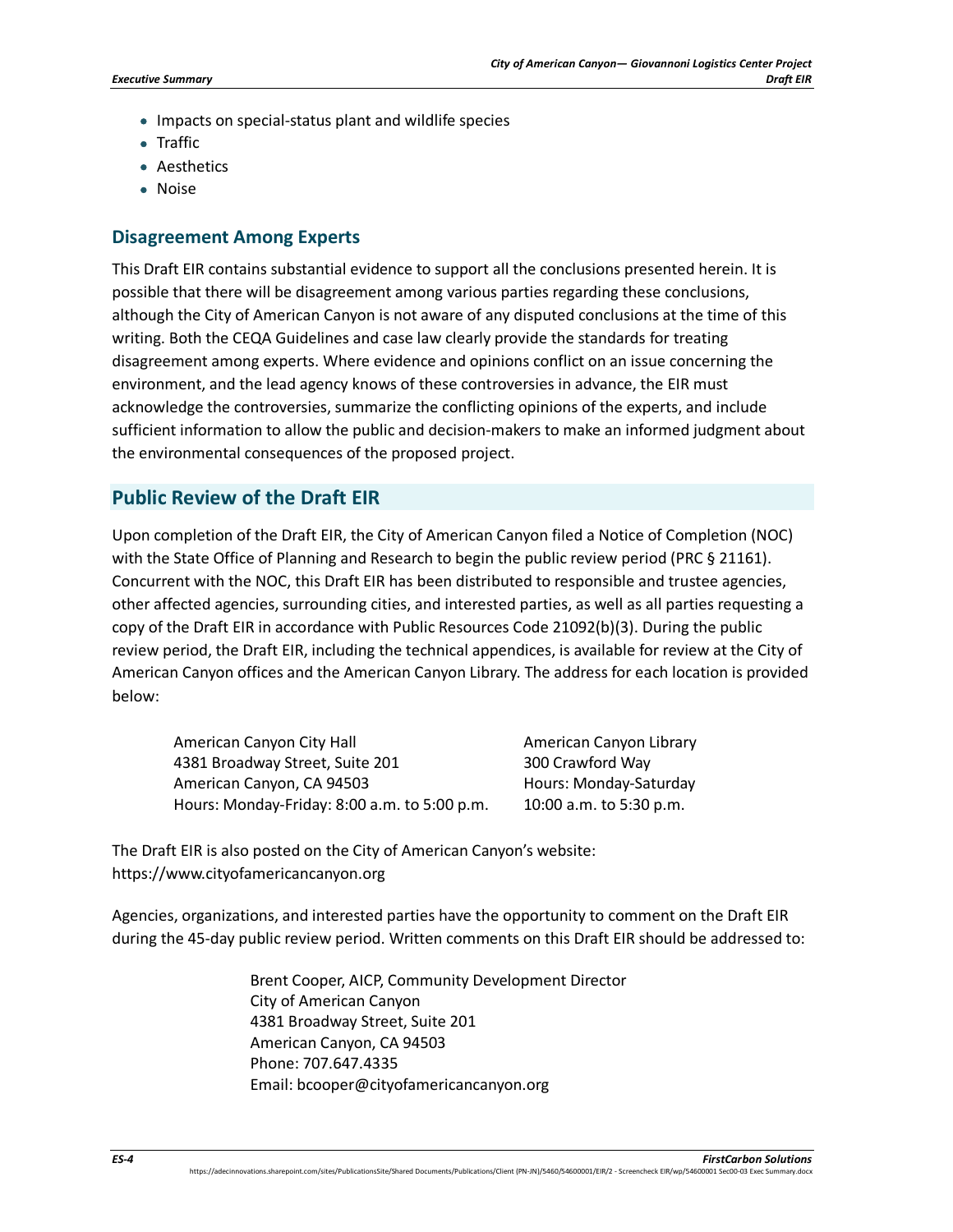Submittal of electronic comments in Microsoft Word or Adobe PDF format is encouraged. Upon completion of the public review period, written responses to all significant environmental issues raised will be prepared and made available for review by the commenting agencies at least 10 days prior to the public hearing before the City of American Canyon on the project, at which the certification of the Final EIR will be considered. Comments received and the responses to comments will be included as part of the record for consideration by decision-makers for the project.

# **Executive Summary Matrix**

[Table ES-1](#page-5-0) below summarizes the impacts, mitigation measures, and resulting level of significance after mitigation for the relevant environmental issue areas evaluated for the proposed project. The table is intended to provide an overview; narrative discussions for the issue areas are included in the corresponding section of this EIR. [Table ES-1](#page-5-0) is included in the EIR as required by CEQA Guidelines Section 15123(b)(1).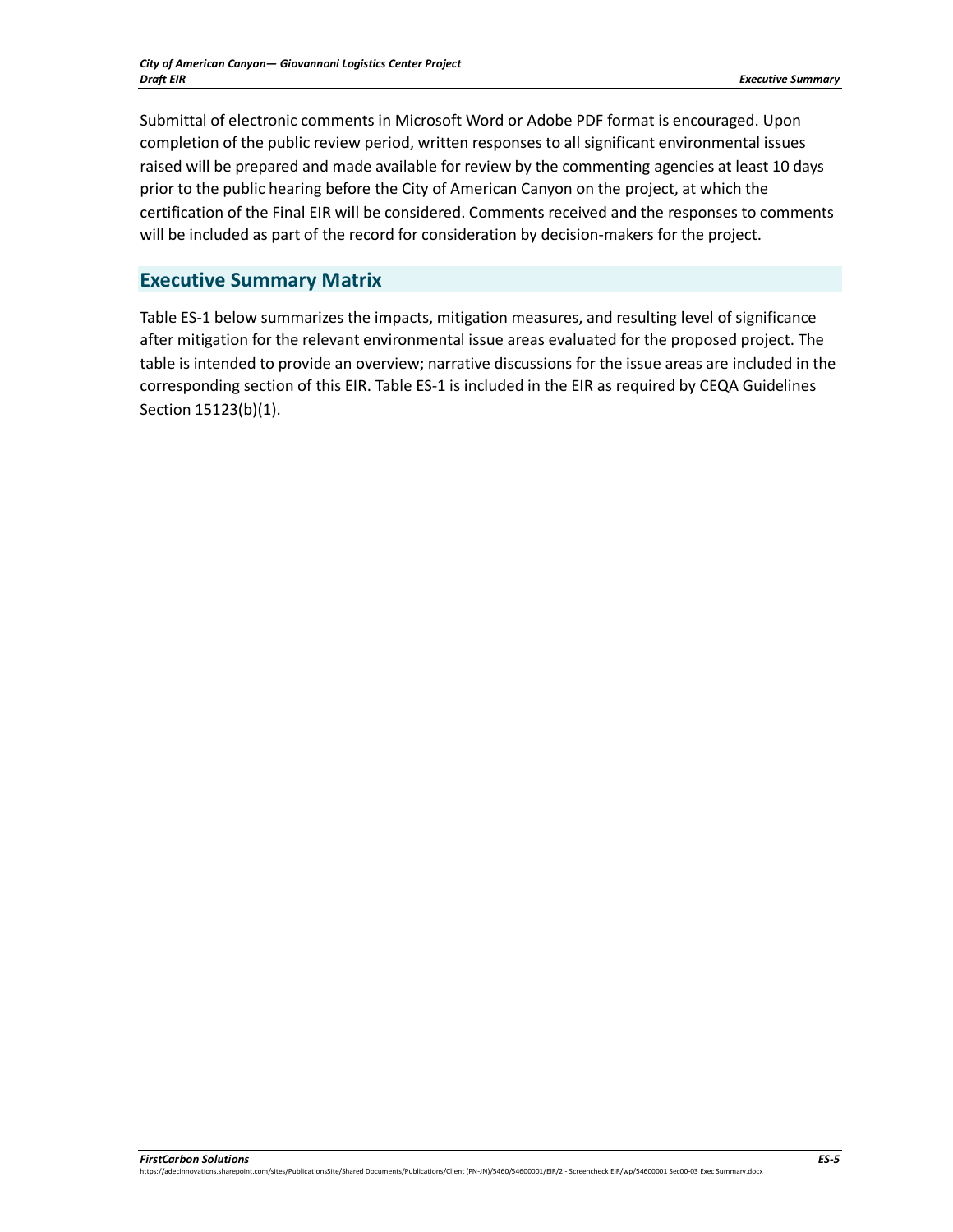#### **Table ES-1: Executive Summary Matrix**

<span id="page-5-0"></span>

| <b>Impacts</b>                                                                                                                                                                                                                                     | <b>Mitigation Measures</b>                                                                                                                                                                                                                                                                                                                                                                                                                                                                                                                                                                                                                                                                                                                                                                                                                                                                                                                  | <b>Level of Significance After Mitigation</b> |  |
|----------------------------------------------------------------------------------------------------------------------------------------------------------------------------------------------------------------------------------------------------|---------------------------------------------------------------------------------------------------------------------------------------------------------------------------------------------------------------------------------------------------------------------------------------------------------------------------------------------------------------------------------------------------------------------------------------------------------------------------------------------------------------------------------------------------------------------------------------------------------------------------------------------------------------------------------------------------------------------------------------------------------------------------------------------------------------------------------------------------------------------------------------------------------------------------------------------|-----------------------------------------------|--|
| Section 3.1-Aesthetics, Light, and Glare                                                                                                                                                                                                           |                                                                                                                                                                                                                                                                                                                                                                                                                                                                                                                                                                                                                                                                                                                                                                                                                                                                                                                                             |                                               |  |
| Impact AES-1: The proposed project would not have a<br>substantial adverse effect on a scenic vista.                                                                                                                                               | No mitigation is necessary.                                                                                                                                                                                                                                                                                                                                                                                                                                                                                                                                                                                                                                                                                                                                                                                                                                                                                                                 | Less than significant impact.                 |  |
| Impact AES-2: The proposed project would not<br>substantially degrade the existing visual character or<br>quality of the site and its surroundings.                                                                                                | No mitigation is necessary.                                                                                                                                                                                                                                                                                                                                                                                                                                                                                                                                                                                                                                                                                                                                                                                                                                                                                                                 | Less than significant impact.                 |  |
| Impact AES-3: The proposed project may create a new<br>source of substantial light or glare which would<br>adversely affect day or nighttime views in the area.                                                                                    | MM AES-3: Prior to issuance of building permits for the proposed project,<br>the project applicant shall prepare and submit a photometric plan to the<br>City of American Canyon for review and approval which demonstrates that<br>all exterior light fixtures would be directed downward or employ full cut-off<br>fixtures to minimize light spillage and avoid interference with aviation<br>operations at the Napa County Airport. The approved plan shall be<br>incorporated into the proposed project.                                                                                                                                                                                                                                                                                                                                                                                                                               | Less than significant impact.                 |  |
| <b>Section 3.2-Air Quality</b>                                                                                                                                                                                                                     |                                                                                                                                                                                                                                                                                                                                                                                                                                                                                                                                                                                                                                                                                                                                                                                                                                                                                                                                             |                                               |  |
| Impact AIR-1: The proposed project would conflict with<br>or obstruct implementation of the applicable air quality<br>plan.                                                                                                                        | Implement Mitigation Measures MM AIR-2a, MM AIR-2b, MM AIR-2c, MM<br>AIR-2d.                                                                                                                                                                                                                                                                                                                                                                                                                                                                                                                                                                                                                                                                                                                                                                                                                                                                | Significant unavoidable impact.               |  |
| Impact AIR-2: The proposed project would result in a<br>cumulatively considerable net increase of any criteria<br>pollutant for which the project region is nonattainment<br>under an applicable federal or State ambient air quality<br>standard. | MM AIR-2a: The following Best Management Practices (BMPs), as<br>recommended by the Bay Area Air Quality Management District (BAAQMD),<br>shall be included in the design of the project and implemented during<br>construction:<br>• All active construction areas shall be watered at least two times per day.<br>• All exposed non-paved surfaces (e.g., parking areas, staging areas, soil<br>piles, graded areas, and access roads) shall be watered at least three<br>times per day and/or non-toxic soil stabilizers shall be applied to exposed<br>non-paved surfaces.<br>• All haul trucks transporting soil, sand, or other loose material off-site shall<br>be covered and/or shall maintain at least 2 feet of freeboard.<br>• All visible mud or dirt tracked out onto adjacent public roads shall be<br>removed using wet power vacuum street sweepers at least once per day.<br>The use of dry power sweeping is prohibited. | Significant unavoidable impact.               |  |

*FirstCarbon Solutions ES-6*  https://adecinnovations.sharepoint.com/sites/PublicationsSite/Shared Documents/Publications/Client (PN-JN)/5460/54600001/EIR/2 - Screencheck EIR/wp/54600001 Sec00-03 Exec Summary.docx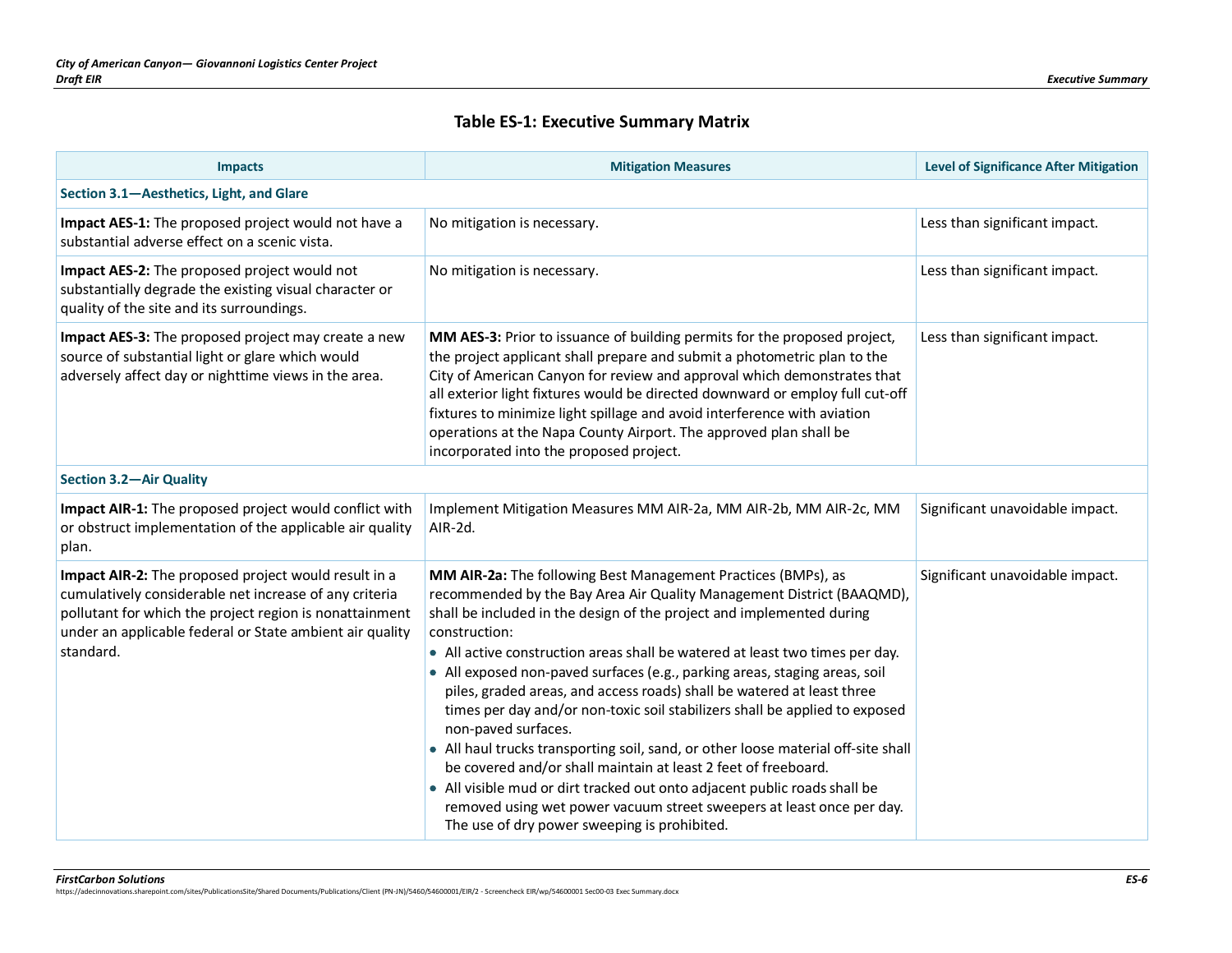| <b>Impacts</b> | <b>Mitigation Measures</b>                                                                                                                                                                                                                                                                                                                                                                                                                                                                                                                                                                                                                                                                                                                                                                                                                                                                                                                                                                                                                                                                                                                                                                                                                                                                                         | <b>Level of Significance After Mitigation</b> |
|----------------|--------------------------------------------------------------------------------------------------------------------------------------------------------------------------------------------------------------------------------------------------------------------------------------------------------------------------------------------------------------------------------------------------------------------------------------------------------------------------------------------------------------------------------------------------------------------------------------------------------------------------------------------------------------------------------------------------------------------------------------------------------------------------------------------------------------------------------------------------------------------------------------------------------------------------------------------------------------------------------------------------------------------------------------------------------------------------------------------------------------------------------------------------------------------------------------------------------------------------------------------------------------------------------------------------------------------|-----------------------------------------------|
|                | • All vehicle speeds on unpaved roads shall be limited to 15 miles per hour.<br>• All roadways, driveways, and sidewalks to be paved shall be completed as<br>soon as possible. Building pads shall be laid as soon as possible after<br>grading unless seeding or soil binders are used.<br>• Idling times shall be minimized either by shutting equipment off when<br>not in use or reducing the maximum idling time to 5 minutes (as required<br>by the California Airborne Toxics Control Measure (ATCM) Title 13, Section<br>2485 of California Code of Regulations). Clear signage regarding idling<br>restrictions shall be provided for construction workers at all access points.<br>• All construction equipment shall be maintained and properly tuned in<br>accordance with manufacturer's specifications. All equipment shall be<br>checked by a certified mechanic and determined to be running in proper<br>condition prior to operation.<br>• The prime construction contractor shall post a publicly visible sign with<br>the telephone number and person to contact regarding dust complaints.<br>The City and the construction contractor shall take corrective action<br>within 48 hours. The BAAQMD's phone number shall also be visible to<br>ensure compliance with applicable regulations. |                                               |
|                | MM AIR-2b: Prior to the issuance of grading or building permits, the project<br>applicant shall provide the City with documentation demonstrating the use<br>of "Low-VOC" architectural coatings during the proposed project's<br>construction. "Low-VOC" architectural coatings used during project<br>construction shall not exceed 50 grams of reactive organic gases (ROG) or<br>volatile organic compounds (VOC) per liter of product.<br>MM AIR-2c: Prior to issuing any certificate of occupancy for the proposed<br>project, the project applicant shall provide the City with documentation<br>demonstrating the use of "Low-VOC" architectural coatings and electric<br>landscaping equipment during the operation of the proposed project. "Low-<br>VOC" architectural coatings used during project construction shall not<br>exceed 50 grams of reactive organic gases (ROG) or volatile organic<br>compounds (VOC) per liter of product. Landscaping equipment referred to<br>in this requirement shall include lawnmowers, leaf blowers, and chainsaws.                                                                                                                                                                                                                                              |                                               |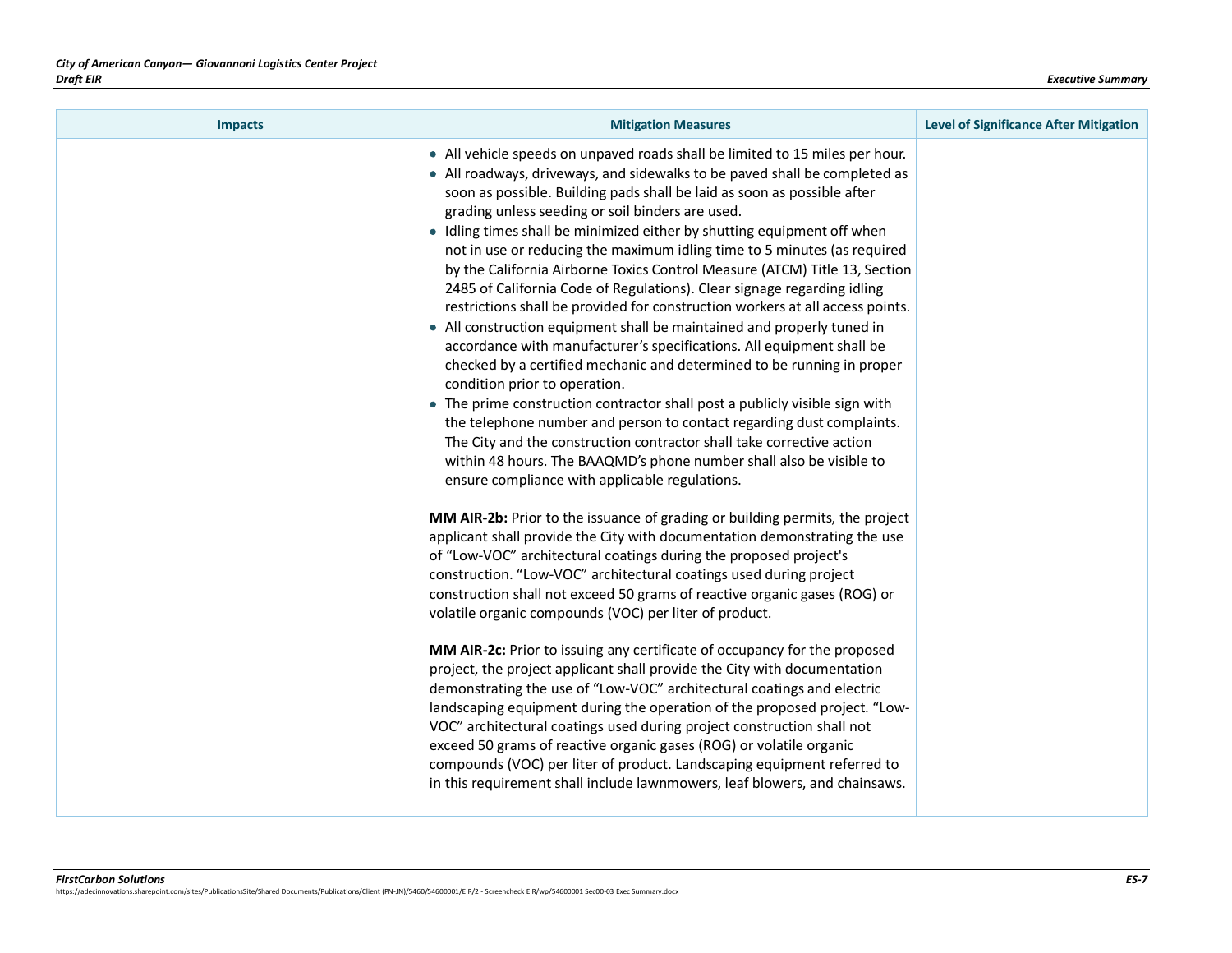| <b>Impacts</b>                                                                                                                                                                                                                                                                                                                                                                        | <b>Mitigation Measures</b>                                                                                                                                                                                                                                                                                                                                                                                                                                                                                                                                                                                                                                                                                                                                                                                                                                                                                                                                                                             | <b>Level of Significance After Mitigation</b> |
|---------------------------------------------------------------------------------------------------------------------------------------------------------------------------------------------------------------------------------------------------------------------------------------------------------------------------------------------------------------------------------------|--------------------------------------------------------------------------------------------------------------------------------------------------------------------------------------------------------------------------------------------------------------------------------------------------------------------------------------------------------------------------------------------------------------------------------------------------------------------------------------------------------------------------------------------------------------------------------------------------------------------------------------------------------------------------------------------------------------------------------------------------------------------------------------------------------------------------------------------------------------------------------------------------------------------------------------------------------------------------------------------------------|-----------------------------------------------|
|                                                                                                                                                                                                                                                                                                                                                                                       | MM AIR-2d: Prior to issuing the certificate of occupancy for the proposed<br>project, the project applicant shall provide the City with documentation<br>demonstrating the use of a truck fleet that meets or exceeds model year<br>2014 for all heavy-duty trucks during operation of the proposed project. If<br>the project applicant does not own the truck fleet that would be used<br>during operation of the proposed project, the project applicant shall<br>provide the City with documentation from the truck fleet owner or operator<br>demonstrating that trucks utilized for operation of the proposed project will<br>meet or exceed model year 2014. If any change occurs where a new truck<br>fleet is utilized during operation of the proposed project, the project<br>applicant shall provide the City with documentation demonstrating that the<br>new truck fleet meets or exceeds this requirement.<br>To monitor and ensure that trucks that meet a model year of 2014 or newer |                                               |
|                                                                                                                                                                                                                                                                                                                                                                                       | are used for the proposed project, the fleet operator shall maintain records<br>of all trucks and equipment associated with the proposed project's<br>operation and make these records available to the City upon request.<br>Alternatively, the City may require periodic reporting and provision of<br>written records by operators and conduct regular inspections of the records<br>to the maximum extent feasible and practicable.                                                                                                                                                                                                                                                                                                                                                                                                                                                                                                                                                                |                                               |
| Impact AIR-3: The proposed project would not expose<br>sensitive receptors to substantial pollutant<br>concentrations.                                                                                                                                                                                                                                                                | None Required.                                                                                                                                                                                                                                                                                                                                                                                                                                                                                                                                                                                                                                                                                                                                                                                                                                                                                                                                                                                         | Less than significant impact.                 |
| Impact AIR-4: The proposed project would not result in<br>other emissions (such as those leading to odors)<br>adversely affecting a substantial number of people.                                                                                                                                                                                                                     | None Required.                                                                                                                                                                                                                                                                                                                                                                                                                                                                                                                                                                                                                                                                                                                                                                                                                                                                                                                                                                                         | Less than significant impact.                 |
| <b>Section 3.3-Biological Resources</b>                                                                                                                                                                                                                                                                                                                                               |                                                                                                                                                                                                                                                                                                                                                                                                                                                                                                                                                                                                                                                                                                                                                                                                                                                                                                                                                                                                        |                                               |
| Impact BIO-1: The proposed project could have a<br>substantial adverse effect, either directly or through<br>habitat modifications, on any species identified as a<br>candidate, sensitive, or special-status species in local or<br>regional plans, policies, or regulations, or by the<br>California Department of Fish and Wildlife or United<br>States Fish and Wildlife Service. | MM BIO-1a: Pre-construction surveys for Swainson's hawk shall be<br>conducted in the project site vicinity prior to initiation of project<br>construction activities. These pre-construction surveys shall include<br>investigation of all potential nesting trees within a half-mile radius around<br>all project activities and shall be completed for at least two survey periods<br>immediately prior to commencement of project construction. Surveys shall<br>follow California Department of Fish and Wildlife (CDFW) guidelines for                                                                                                                                                                                                                                                                                                                                                                                                                                                            | Less than significant impact.                 |

*FirstCarbon Solutions ES-8*  https://adecinnovations.sharepoint.com/sites/PublicationsSite/Shared Documents/Publications/Client (PN-JN)/5460/54600001/EIR/2 - Screencheck EIR/wp/54600001 Sec00-03 Exec Summary.docx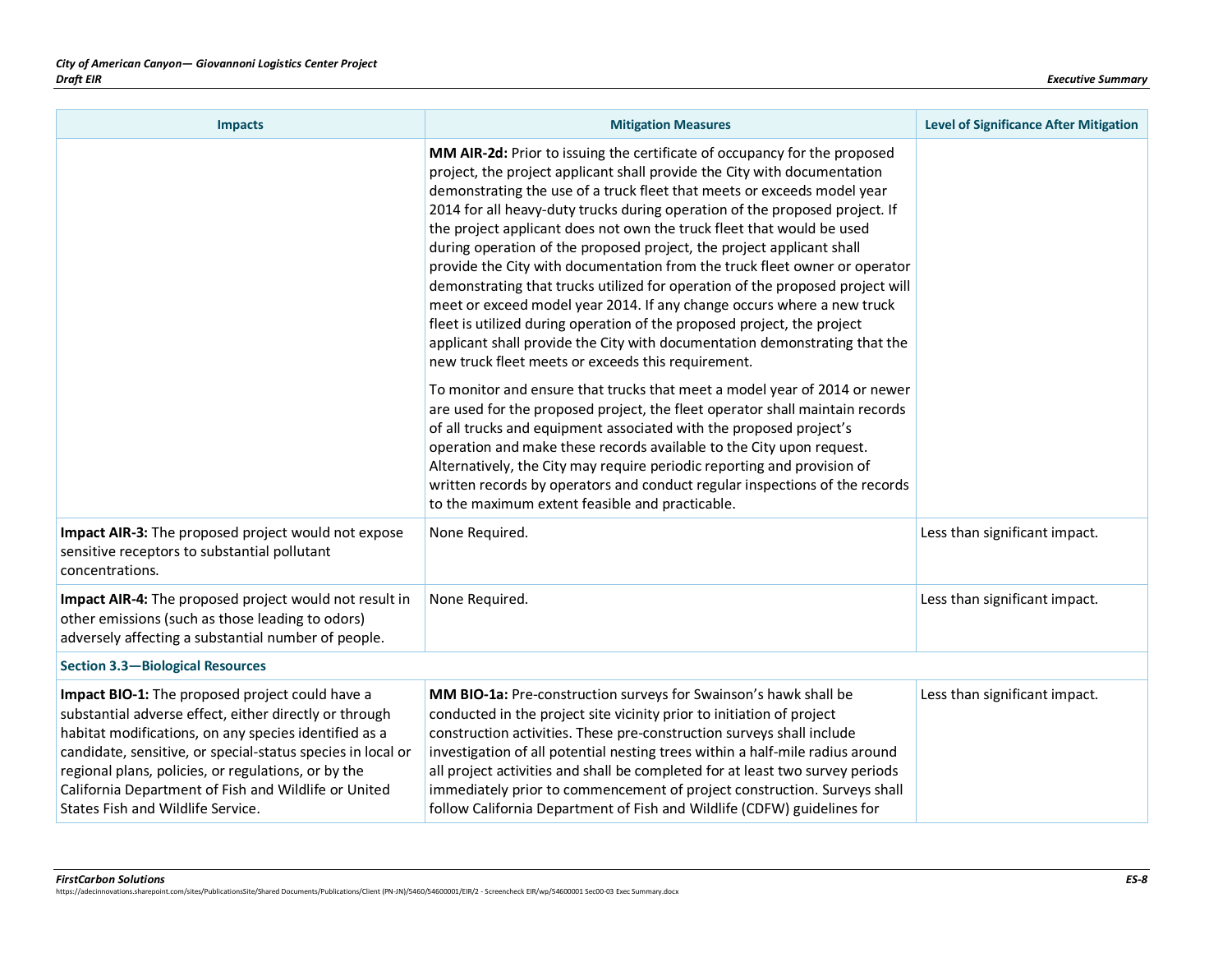| <b>Impacts</b> | <b>Mitigation Measures</b>                                                                                                                                                                                                                                                                                                                                                                                                                                                                                                                                                                                                                                                                                                                                                                                             | <b>Level of Significance After Mitigation</b> |
|----------------|------------------------------------------------------------------------------------------------------------------------------------------------------------------------------------------------------------------------------------------------------------------------------------------------------------------------------------------------------------------------------------------------------------------------------------------------------------------------------------------------------------------------------------------------------------------------------------------------------------------------------------------------------------------------------------------------------------------------------------------------------------------------------------------------------------------------|-----------------------------------------------|
|                | conducting surveys for Swainson's hawk that were developed by the<br>Swainson's Hawk Technical Advisory Committee to maximize the potential<br>for locating nesting Swainson's hawk and reduce the potential for nest<br>failures due to project activities and/or disturbances.                                                                                                                                                                                                                                                                                                                                                                                                                                                                                                                                       |                                               |
|                | If no nesting Swainson's hawk are found during the first non-optional survey<br>period starting March 20, then project construction may commence. If<br>during the third surveys (April 5-April 20) Swainson's hawk are found to be<br>nesting in the project vicinity and construction has commenced, it shall be<br>assumed the Swainson's hawk commenced nesting and thus that the<br>Swainson's hawk are habituated to the ambient level of noise and<br>disturbance emanating from the project site.                                                                                                                                                                                                                                                                                                              |                                               |
|                | If Swainson's hawk are found to be nesting within 1,000 feet of the project<br>site, a non-disturbance buffer shall be established to keep all construction<br>activities a minimum of 1,000 feet from the nest site. The CDFW shall be<br>consulted regarding the adequacy of the buffer established by the qualified<br>Raptor Biologist. At that time the necessity for acquiring a Fish and Game<br>Section 2081 Incidental Take Permit (ITP) authorization would be<br>determined. An ITP authorization shall be required if there is a valid concern<br>the project activities would result in the "take" of an adult Swainson's hawk,<br>eggs, or nestlings.                                                                                                                                                    |                                               |
|                | No disturbance such as construction or earthmoving activity shall occur<br>within the established buffer zone until it is determined by a qualified<br>Raptor Biologist that the young have fledged or the nesting cycle is<br>complete based on monitoring of the active nest by a qualified Biologist.                                                                                                                                                                                                                                                                                                                                                                                                                                                                                                               |                                               |
|                | MM BIO-1b: No more than 30 days prior to the first ground disturbance<br>activity, pre-construction golden eagle nesting surveys shall be conducted in<br>the project site vicinity. Pre-construction surveys shall include investigation<br>of all potential nesting trees within a 0.5-mile radius around all project<br>activities. If active golden eagle active nests are identified within any trees<br>within a 0.5-mile radius of the project site, a qualified Raptor Biologist shall<br>establish a protection buffer at a minimum of 1,000 feet that is adequate to<br>ensure noise or activity from the proposed project would not cause nest<br>disturbance or young or adult bird mortality. Buffer zones may vary in size<br>as some golden eagles are more acclimated to disturbance than others. Size |                                               |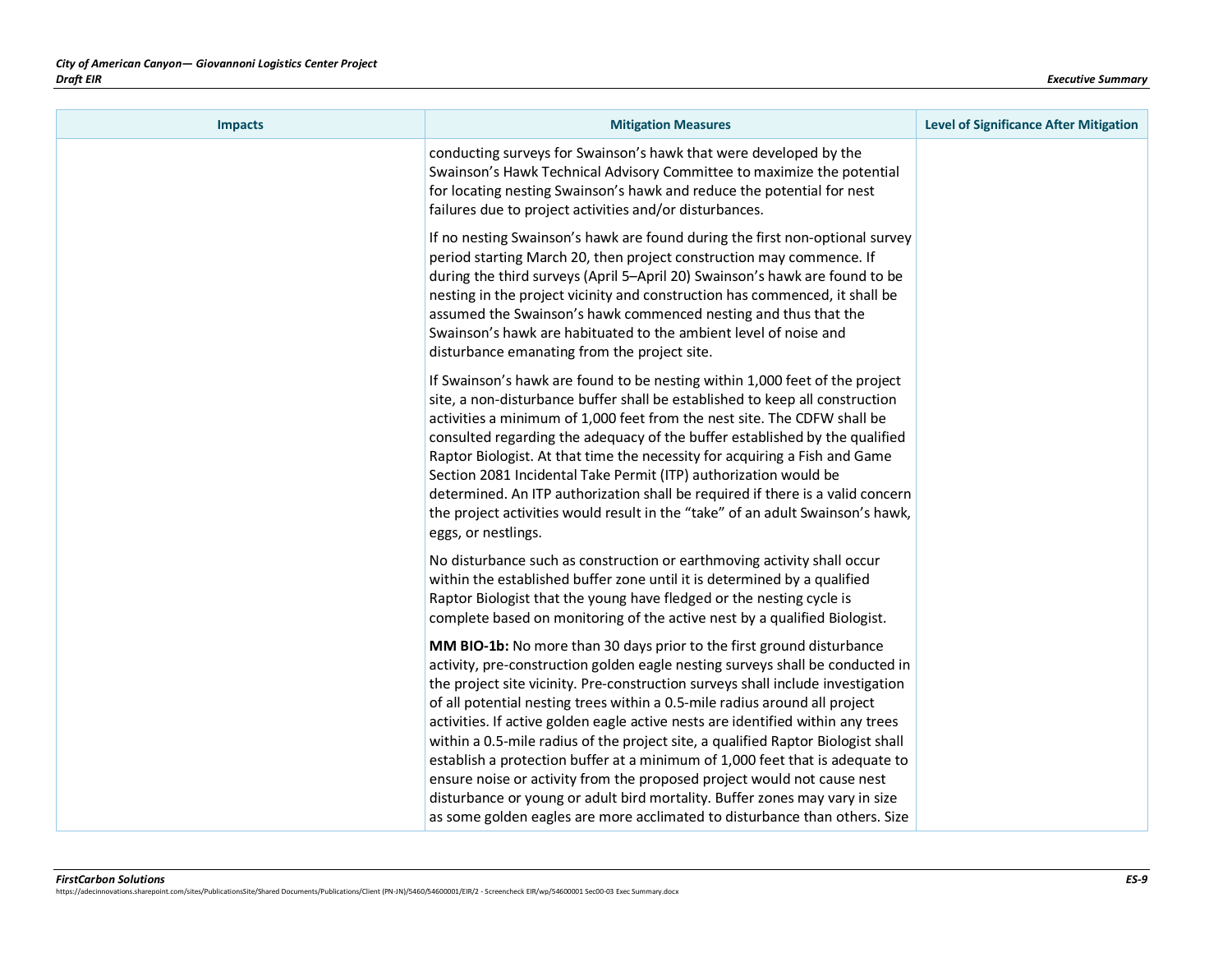| <b>Impacts</b> | <b>Mitigation Measures</b>                                                                                                                                                                                                                                                                                                                                                                                                                                                                                                                                                                                                                                                                                                                                                                                                                                                                                                                                                                                                                                                                                                                                                                                                                                                                                                                                                  | <b>Level of Significance After Mitigation</b> |
|----------------|-----------------------------------------------------------------------------------------------------------------------------------------------------------------------------------------------------------------------------------------------------------------------------------------------------------------------------------------------------------------------------------------------------------------------------------------------------------------------------------------------------------------------------------------------------------------------------------------------------------------------------------------------------------------------------------------------------------------------------------------------------------------------------------------------------------------------------------------------------------------------------------------------------------------------------------------------------------------------------------------------------------------------------------------------------------------------------------------------------------------------------------------------------------------------------------------------------------------------------------------------------------------------------------------------------------------------------------------------------------------------------|-----------------------------------------------|
|                | of buffer zone may be modified by the qualified Raptor Biologist considering<br>the type of construction activity that may occur and the behavioral factors<br>and extent that golden eagle may have acclimated to disturbance. No<br>construction or earthmoving activity shall occur within the established<br>buffer zone until it is determined by a qualified Raptor Biologist that the<br>young golden eagles have fledged or that the nesting cycle is complete<br>based on monitoring of the active nest by a qualified Biologist.                                                                                                                                                                                                                                                                                                                                                                                                                                                                                                                                                                                                                                                                                                                                                                                                                                  |                                               |
|                | MM BIO-1c: Prior to ground disturbance, a pre-construction nesting survey<br>shall be conducted for northern harrier if construction is scheduled during<br>the nesting season (February 1 through September 1). To determine<br>whether northern harrier is nesting on-site, a qualified Raptor Biologist(s)<br>shall conduct walking transects through the project site grassland habitat<br>searching for nests. An active northern harrier nest must be protected by<br>implementing a minimum 500-foot radius buffer zone around the nest<br>marked with orange construction fencing. If an active nest is located outside<br>of the project site, the buffer shall be extended onto the project site and<br>demarcated where it intersects the project site. Size of buffer zone could be<br>modified considering the type of construction activity that may occur,<br>physical barriers between the construction site and active nest, and the<br>behavioral factors and extent that northern harrier may have acclimated to<br>disturbance. No construction or earthmoving activity shall occur within the<br>established buffer zone until it is determined by a qualified Raptor Biologist<br>that the young have fledged or that the nesting cycle is otherwise<br>determined to be complete based on monitoring of the active nest by a<br>qualified Biologist. |                                               |
|                | MM BIO-1d: Prior to any ground disturbance, pre-construction surveys for<br>burrowing owl shall be conducted. The pre-construction surveys shall be<br>conducted within 2 weeks prior to the onset of any ground-disturbing<br>activities. Surveys shall be conducted by a qualified Biologist following<br>California Department of Fish and Wildlife (CDFW) 2012 staff report survey<br>methods and Biologist qualifications to establish the status of burrowing<br>owl on the project site.                                                                                                                                                                                                                                                                                                                                                                                                                                                                                                                                                                                                                                                                                                                                                                                                                                                                             |                                               |
|                | If burrowing owl are found to occupy the project site during the<br>nonbreeding season (September 1 to January 31), occupied burrows shall                                                                                                                                                                                                                                                                                                                                                                                                                                                                                                                                                                                                                                                                                                                                                                                                                                                                                                                                                                                                                                                                                                                                                                                                                                  |                                               |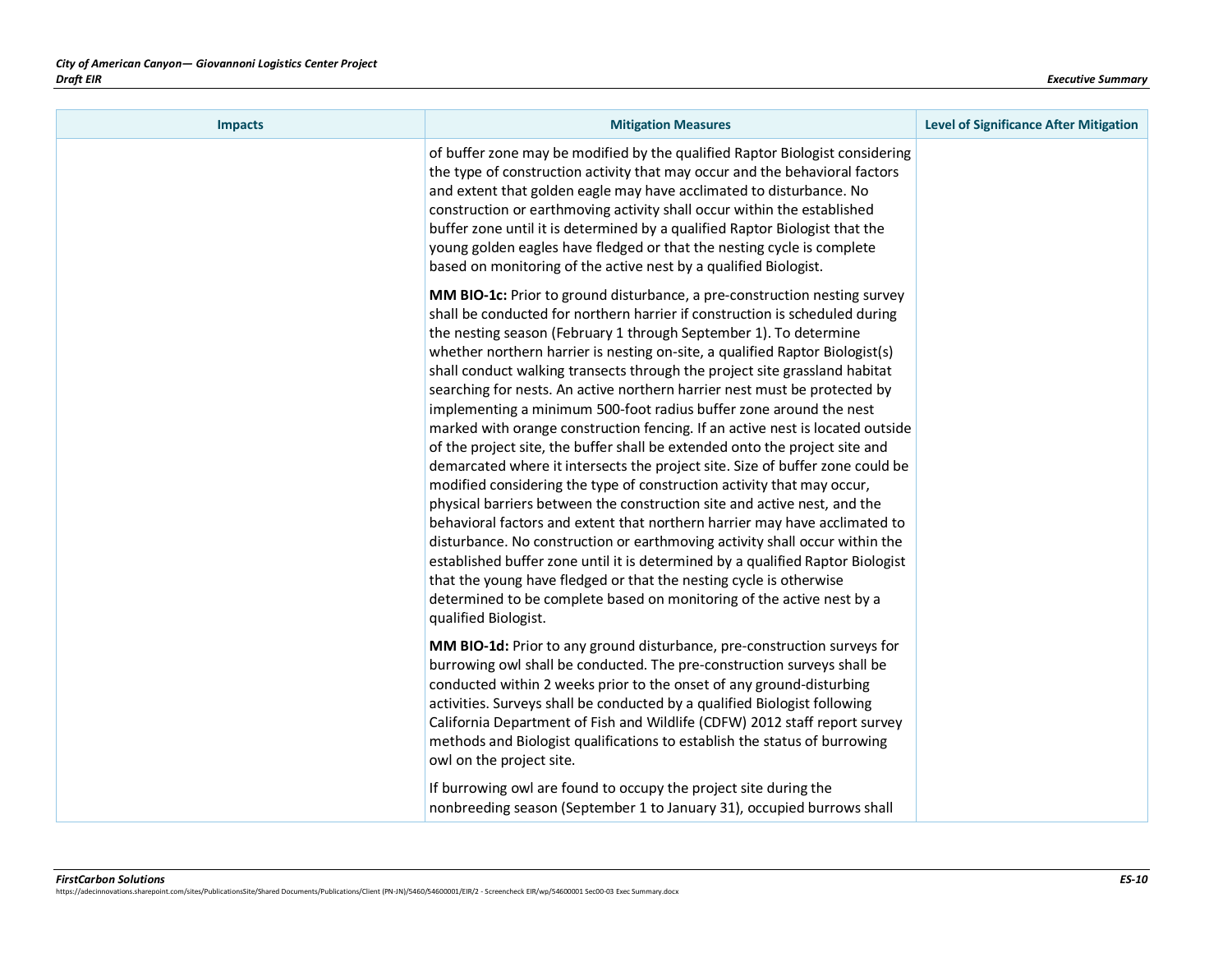| <b>Impacts</b>                                                                                                                                                                                                                                                                                                           | <b>Mitigation Measures</b>                                                                                                                                                                                                                                                                                                                                                                                                                                                                                                                                                                                                                                                                                                                                                       | <b>Level of Significance After Mitigation</b> |
|--------------------------------------------------------------------------------------------------------------------------------------------------------------------------------------------------------------------------------------------------------------------------------------------------------------------------|----------------------------------------------------------------------------------------------------------------------------------------------------------------------------------------------------------------------------------------------------------------------------------------------------------------------------------------------------------------------------------------------------------------------------------------------------------------------------------------------------------------------------------------------------------------------------------------------------------------------------------------------------------------------------------------------------------------------------------------------------------------------------------|-----------------------------------------------|
|                                                                                                                                                                                                                                                                                                                          | be avoided by establishing a no-disturbance buffer zone a minimum of 100<br>feet around the burrow. Buffers may be adjusted to address site-specific<br>conditions using the impact assessment approach described in the CDFW<br>2012 staff report. If a qualified Raptor Biologist determines the location of<br>an occupied burrow/s may be impacted even with a 100-foot buffer, or the<br>burrow(s) are in a location(s) on the project site where a buffer cannot be<br>established without preventing the proposed project from moving forward,<br>then a passive relocation effort may be instituted to relocate the<br>individual(s) out of harm's way pursuant to a Burrowing Owl Exclusion Plan<br>prepared in accordance with the CDFW 2012 staff report.             |                                               |
|                                                                                                                                                                                                                                                                                                                          | If burrowing owl are found to be present during the breeding season<br>(February 1 to August 31), the proposed project ground-disturbing activities<br>shall follow the CDFW 2012 staff report recommended avoidance protocol<br>whereby occupied burrows shall be avoided with a no-disturbance buffer.                                                                                                                                                                                                                                                                                                                                                                                                                                                                         |                                               |
| Impact BIO-2: The proposed project could have a<br>substantial adverse effect on any riparian habitat or<br>other sensitive natural community identified in local or<br>regional plans, policies, and regulations or by the<br>California Department of Fish and Wildlife or United<br>States Fish and Wildlife Service. | MM BIO-2: To offset the loss of the 0.496 acre of seasonal wetland impacts<br>from Phase 1, and 2.57 acres of seasonal wetlands and 1.13 acres of vernal<br>pools from Phase 2, and to ensure there is no-net loss of wetland area, the<br>applicant shall establish/create 0.992 acre of palustrine emergent wetlands<br>(2:1 ratio) for Phase 1 concurrent with project construction, and 2.57 acres<br>of seasonal wetlands (1:1 ratio) and 1.13 acres of vernal pool wetlands (1:1<br>ratio) for Phase 2 at least 1 year prior to the start of Phase 2 construction,<br>on the 45-acre Wetland Preserve. The established/created wetlands shall be<br>monitored for a minimum of 5 years to ensure the wetlands meet the<br>USACE's and RWQCB's definition of a wetland.     | Less than significant impact.                 |
| Impact BIO-3: The proposed project could have a<br>substantial adverse effect on State or federally<br>protected wetlands (including, but not limited to, marsh,<br>vernal pool, coastal, etc.) through direct removal, filling,<br>hydrological interruption, or other means.                                           | MM BIO-3a: Prior to issuance of the Phase 1 grading permit, the project<br>applicant shall apply for and obtain a Nationwide Permit from the San<br>Francisco District of the United States Army Corps of Engineers (USACE) for<br>discharge within 0.004 acre of wetlands/waters of the United States under<br>Clean Water Act Section 404 jurisdiction. For the USACE permit to be valid,<br>the applicant shall apply for and obtain the accompanying Section 401<br>Water Quality Certification from the San Francisco Bay Regional Water<br>Quality Control Board (San Francisco Bay RWQCB). The applicant shall apply<br>for and obtain a separate Waiver of Waste Discharge Requirements from<br>the San Francisco Bay RWQCB for impacts to 0.496 acre of wetlands/waters | Less than significant impact.                 |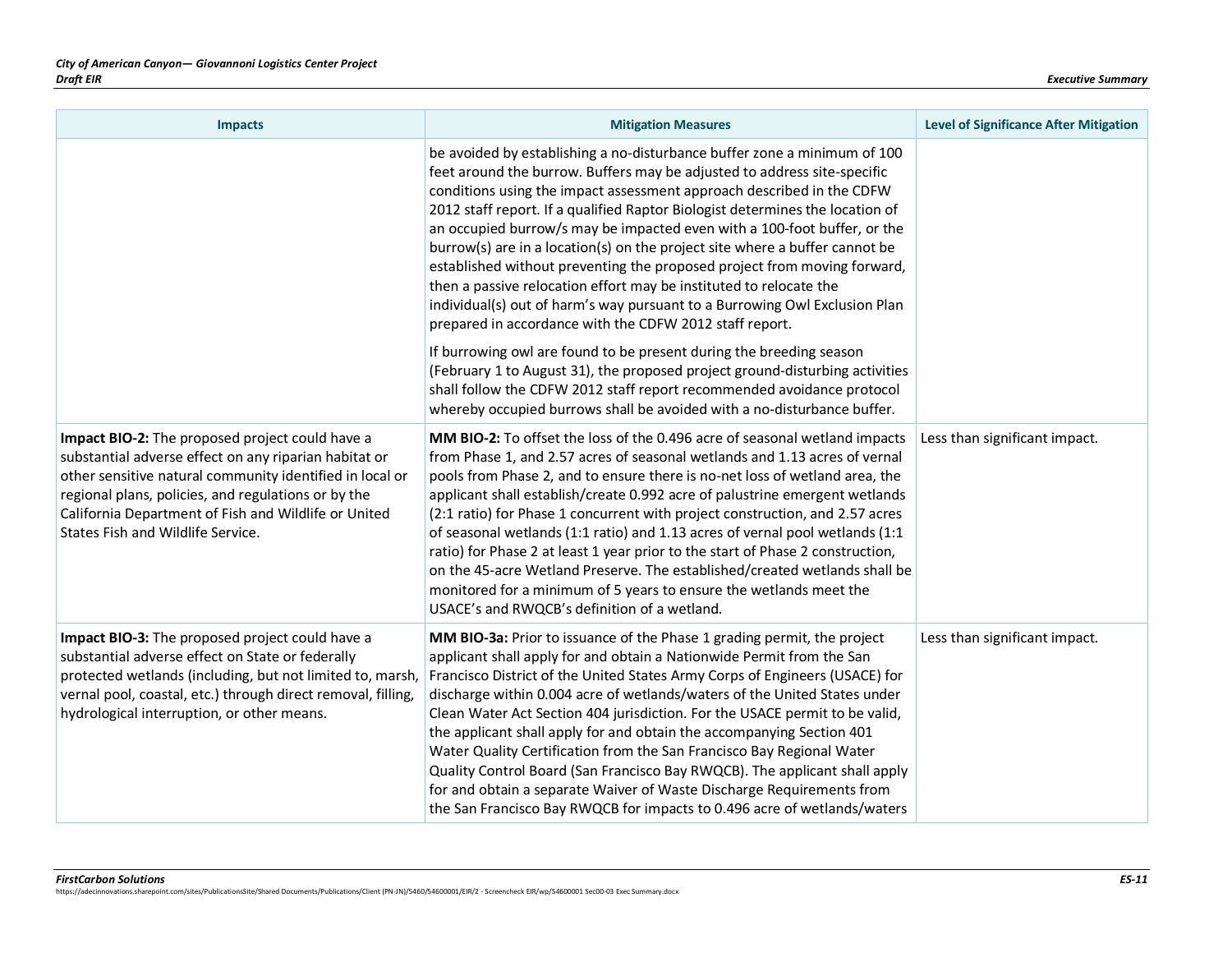| <b>Impacts</b> | <b>Mitigation Measures</b>                                                                                                                                                                                                                                                                                                                                                                                                                                                                                                                                                                                                                                                                                                                                                                                                                                                                                                                                                                                                                                                                                                                                                                                                                                                                                                                                                                                                                                                                                                       | <b>Level of Significance After Mitigation</b> |
|----------------|----------------------------------------------------------------------------------------------------------------------------------------------------------------------------------------------------------------------------------------------------------------------------------------------------------------------------------------------------------------------------------------------------------------------------------------------------------------------------------------------------------------------------------------------------------------------------------------------------------------------------------------------------------------------------------------------------------------------------------------------------------------------------------------------------------------------------------------------------------------------------------------------------------------------------------------------------------------------------------------------------------------------------------------------------------------------------------------------------------------------------------------------------------------------------------------------------------------------------------------------------------------------------------------------------------------------------------------------------------------------------------------------------------------------------------------------------------------------------------------------------------------------------------|-----------------------------------------------|
|                | of the State. To offset the loss of 0.496 acre of permanent wetland impacts<br>and to ensure there is no-net loss of wetland area, the applicant shall<br>establish/create 0.992 acre of wetlands (2:1 ratio), prior to or concurrent<br>with the start of construction, on the 45-acre Wetland Preserve. The<br>established/created wetlands shall be monitored for a minimum of 5 years<br>to ensure the wetlands meet the USACE's and RWQCB's definition of a<br>wetland. The applicant shall implement the terms of the approved<br>permit(s).                                                                                                                                                                                                                                                                                                                                                                                                                                                                                                                                                                                                                                                                                                                                                                                                                                                                                                                                                                               |                                               |
|                | MM BIO-3b: Prior to issuance of the Phase 2 grading permit, the project<br>applicant shall apply for and obtain an Individual Permit from the San<br>Francisco District of the United States Army Corps of Engineers (USACE) for<br>the placement of fill material within approximately 3.7 acres of<br>wetlands/waters of the United States under Clean Water Act Section 404<br>jurisdiction. For the USACE permit to be valid, the applicant shall apply for<br>and obtain the accompanying Section 401 Water Quality Certification from<br>the San Francisco Bay Regional Water Quality Control Board (San Francisco<br>Bay RWQCB). The applicant shall apply for and obtain a separate Waiver of<br>Waste Discharge Requirements from the San Francisco Bay RWQCB for the<br>discharge of fill material within approximately 3.7 acres of waters of the<br>State. To offset the loss of 3.7 acres of permanent wetland impacts and to<br>ensure there is no-net loss of wetland area or permanent loss of functions<br>and values, the applicant shall establish/create 2.57 acres of seasonal<br>wetlands (1:1 ratio) and 1.13 acres of vernal pools (1:1 ratio), at a minimum<br>of 1 year prior to the start of construction, on the 45-acre Wetland<br>Preserve. The established/created wetlands and vernal pools shall be<br>monitored for a minimum of 5 years to ensure the wetlands meet the<br>USACE's and RWQCB's definition of a wetland. The applicant shall<br>implement the terms of the approved permit(s). |                                               |
|                | MM BIO-3c: Prior to issuance of the Phase 1 grading permit, a Wetland<br>Mitigation and Monitoring Plan shall be prepared and submitted to the San<br>Francisco Bay Regional Water Quality Control Board (San Francisco Bay<br>RWQCB) for review as part of the process for obtaining a permit from the<br>agency. The Wetland Mitigation and Monitoring Plan shall address the loss<br>of 0.496 acre of wetlands impact due to Phase 1 of the proposed project as<br>well as the potential loss of approximately 3.7 acres of wetlands that as part                                                                                                                                                                                                                                                                                                                                                                                                                                                                                                                                                                                                                                                                                                                                                                                                                                                                                                                                                                             |                                               |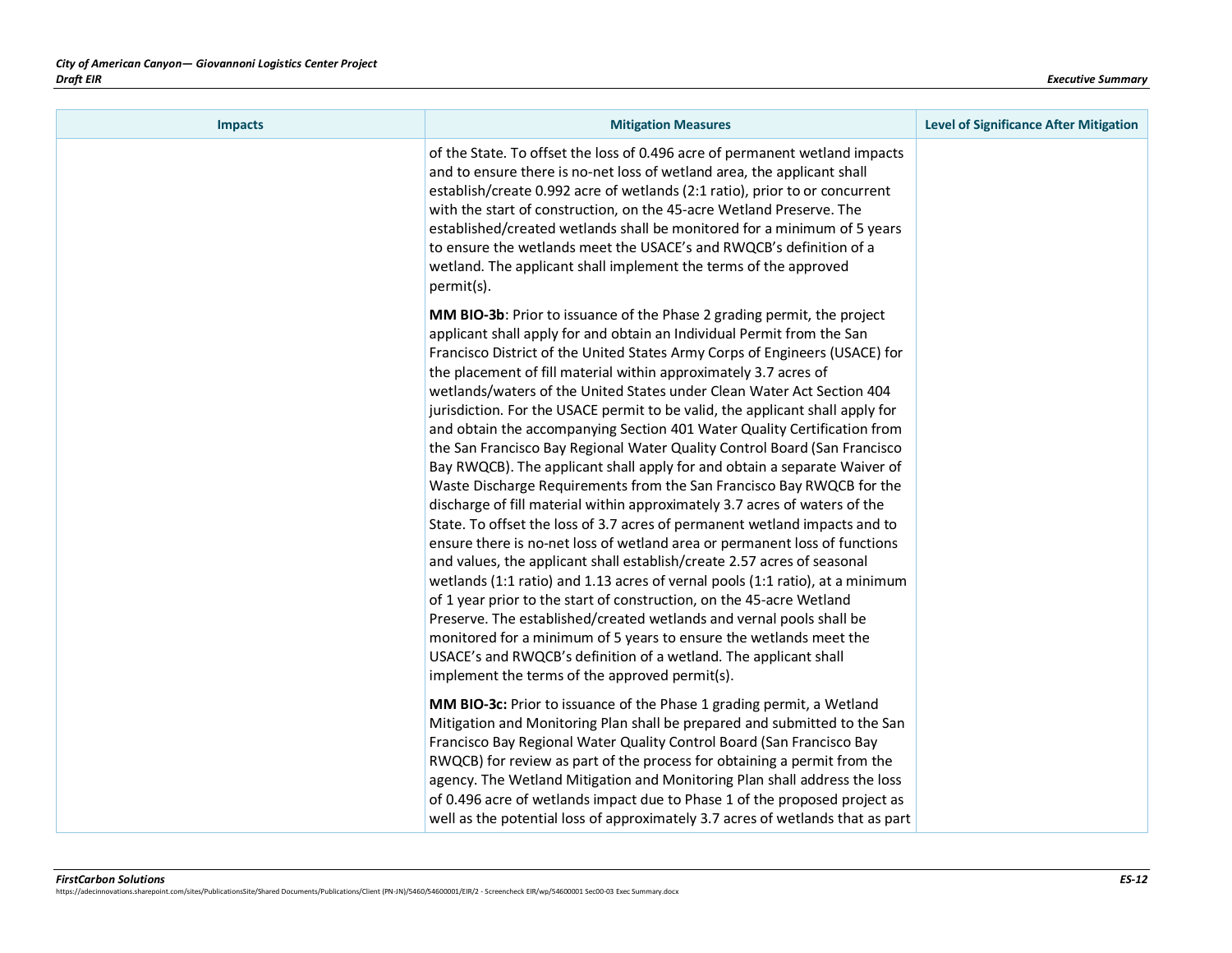| <b>Impacts</b> | <b>Mitigation Measures</b>                                                                                                                                                                                                                                                                                                                                                                                                                                                                                                                                                                                                                                                                                                                                                                                                                                                                                                                                                                                                                                                                                                                                                                                                                                   | <b>Level of Significance After Mitigation</b> |
|----------------|--------------------------------------------------------------------------------------------------------------------------------------------------------------------------------------------------------------------------------------------------------------------------------------------------------------------------------------------------------------------------------------------------------------------------------------------------------------------------------------------------------------------------------------------------------------------------------------------------------------------------------------------------------------------------------------------------------------------------------------------------------------------------------------------------------------------------------------------------------------------------------------------------------------------------------------------------------------------------------------------------------------------------------------------------------------------------------------------------------------------------------------------------------------------------------------------------------------------------------------------------------------|-----------------------------------------------|
|                | of Phase 2. The Wetland Mitigation and Monitoring Plan shall include in<br>irrevocable instrument (e.g., deed restriction or conservation easements)<br>that shall restrict use of both the 0.992 acre of created wetlands for Phase 1<br>as well as approximately 3.7 acres of additional wetlands created for Phase<br>2. The Wetland Mitigation and Monitoring Plan shall also include a long-<br>term endowment that would be fully funded by the proposed project to<br>manage approximately 45-acre open space preserve and created wetlands<br>in perpetuity. If additional wetland mitigation lands are required to<br>compensate for wetland impacts associated with Phase 2, wetlands shall be<br>established/created at a minimum 1:1 ratio (1 acre established/created for<br>every acre permanently impacted) on appropriate mitigation land,<br>approved by the RWQCB and United States Army Corps of Engineers<br>(USACE), within the Phase 2 project site's Hydraulic Unit Code (HUC) 10<br>watershed. The established/created wetlands shall be monitored for a<br>minimum of 5 years to ensure the wetlands meet the USACE's and RWQCB's<br>definition of a wetland. The applicant shall implement the terms of the<br>approved permit(s). |                                               |
|                | MM BIO-3d: Prior to issuance of the Phase 1 and Phase 2 grading permit, a<br>Wetland Mitigation and Monitoring Plan shall be submitted to the San<br>Francisco Bay Regional Water Quality Control Board (San Francisco Bay<br>RWQCB) for review as part of the process for obtaining a permit from the<br>agency. The Wetland Mitigation and Monitoring Plan shall be prepared in<br>accordance with the Subpart J-Compensatory Mitigation for Losses of<br>Aquatic Resources outlined in the California State Water Resources Control<br>Board (State Water Board) Procedures, and in accordance with the State<br>Water Board Implementation Guidance dated April 2020, and in accordance<br>with the United States Army Corps of Engineers (USACE) Compensatory<br>Mitigation Rule (33 Code of Federal Regulations Part 332)                                                                                                                                                                                                                                                                                                                                                                                                                              |                                               |
|                | The basic objective of the Wetland Mitigation and Monitoring Plan is to<br>ensure that project wetland impacts, and compensatory mitigation<br>proposed to offset the wetland impacts, shall provide a no-net-loss of area<br>of wetlands, and wetlands established/created shall be in-kind to the<br>wetlands impacted. In summary, the Wetland Mitigation and Monitoring<br>Plan shall at a minimum:                                                                                                                                                                                                                                                                                                                                                                                                                                                                                                                                                                                                                                                                                                                                                                                                                                                      |                                               |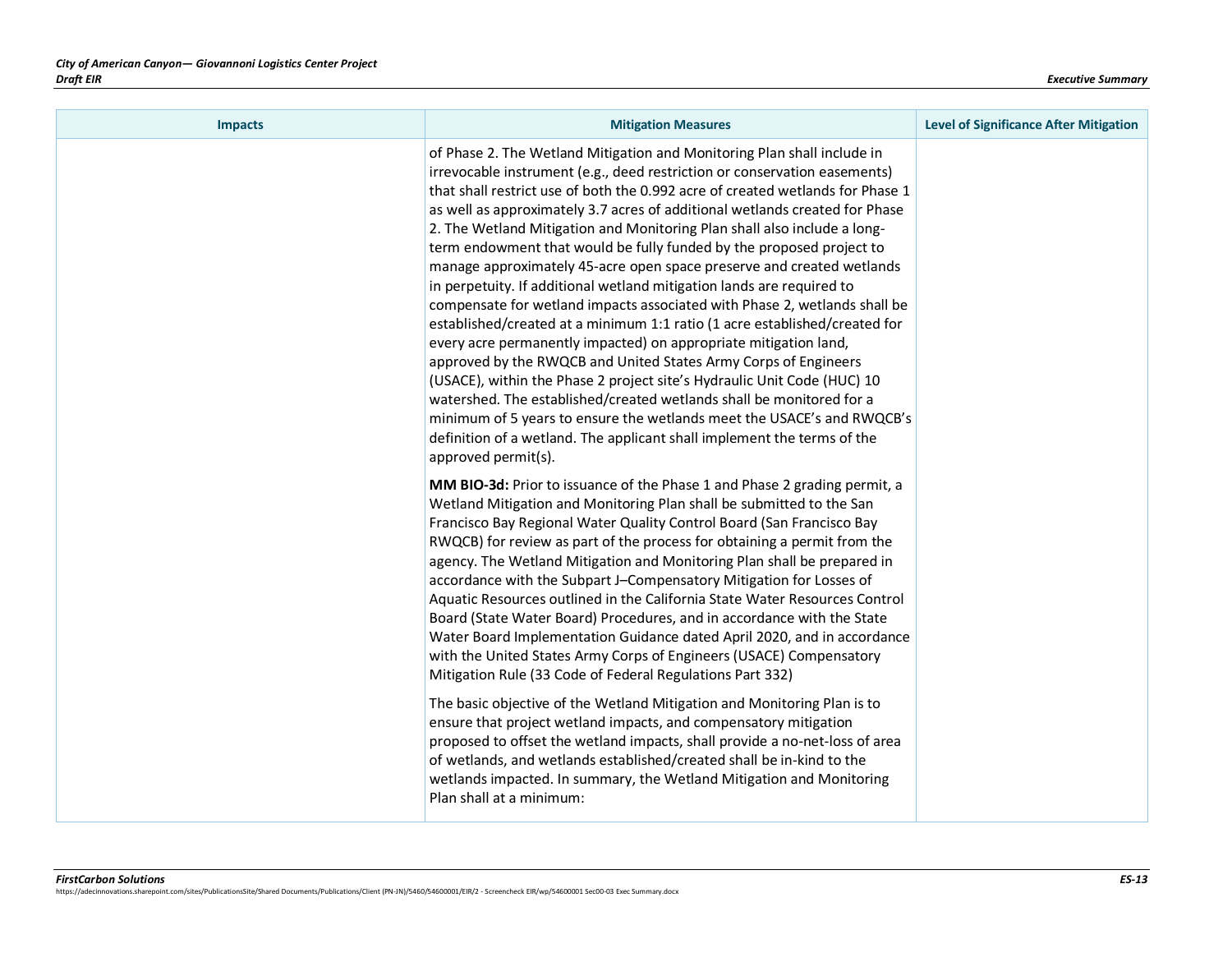| <b>Impacts</b> | <b>Mitigation Measures</b>                                                                                                                                                                                                                                                                                                                                                                                                                                                                                                                                                                                                                                                                                                                                                                                                                                                                                                                                                                                                                                                                                                                                                                                                                                                                                                                    | <b>Level of Significance After Mitigation</b> |
|----------------|-----------------------------------------------------------------------------------------------------------------------------------------------------------------------------------------------------------------------------------------------------------------------------------------------------------------------------------------------------------------------------------------------------------------------------------------------------------------------------------------------------------------------------------------------------------------------------------------------------------------------------------------------------------------------------------------------------------------------------------------------------------------------------------------------------------------------------------------------------------------------------------------------------------------------------------------------------------------------------------------------------------------------------------------------------------------------------------------------------------------------------------------------------------------------------------------------------------------------------------------------------------------------------------------------------------------------------------------------|-----------------------------------------------|
|                | 1. Preserve 7.58 acres of existing seasonal wetlands and 0.13 acre of vernal<br>pools within the 45-acre Wetland Preserve.<br>2. Establish within the Wetland Preserve approximately 0.992 acre of<br>seasonal wetlands in advance of or concurrent with implementation of<br>Phase 1 impacts to 0.496 acre of palustrine emergent wetlands at a 2:1<br>ratio.<br>3. Establish within the Wetland Preserve approximately 2.57 acres of<br>seasonal wetlands and 1.13 acres of vernal pools in advance of<br>implementation of future Phase 2, assuming Phase 2 is built out, to<br>address the potential maximum losses of approximately 3.7 acres of<br>wetlands that may occur.<br>4. Provide financial assurances to ensure a high level of confidence that the<br>compensatory mitigation shall be successfully completed, in accordance<br>with applicable performance standards.<br>5. Design ecological performance standards to assess whether the Wetland<br>Mitigation and Monitoring Plan is achieving the overall objectives, so that<br>it can be objectively evaluated to determine whether it is developing into<br>the desired resource type (vernal pool, seasonal wetland e.g.), and<br>attaining any other applicable metrics such as acres, number of native<br>plant species, water saturation and/or ponding depth etc. |                                               |
|                | 6. Monitor the site for a duration necessary to determine whether the<br>Wetland Mitigation and Monitoring Plan is meeting the performance<br>standards. Established palustrine emergent wetlands and vernal pools<br>typically develop quickly on soils with clay restrictive horizon. The 45-acre<br>Wetland Preserve does have a clay restrictive layer approximately 8-18<br>inches below the surface therefore a 5-year monitoring period would be<br>sufficient to determine whether performance standards are met. This<br>monitoring period may be extended if performance standards are not<br>met due to how the wetlands were constructed or natural events such as<br>severe droughts.<br>7. Protect the approximately 45-acre Wetland Preserve in perpetuity using a<br>conservation easement, and provide an endowment sufficient to fund the<br>Long-Term Management Plan.<br>8. An overall assessment of the condition of the wetlands that shall be<br>permanently impacted by the proposed project shall be conducted using<br>the California Rapid Assessment Method (CRAM) for depressional                                                                                                                                                                                                                               |                                               |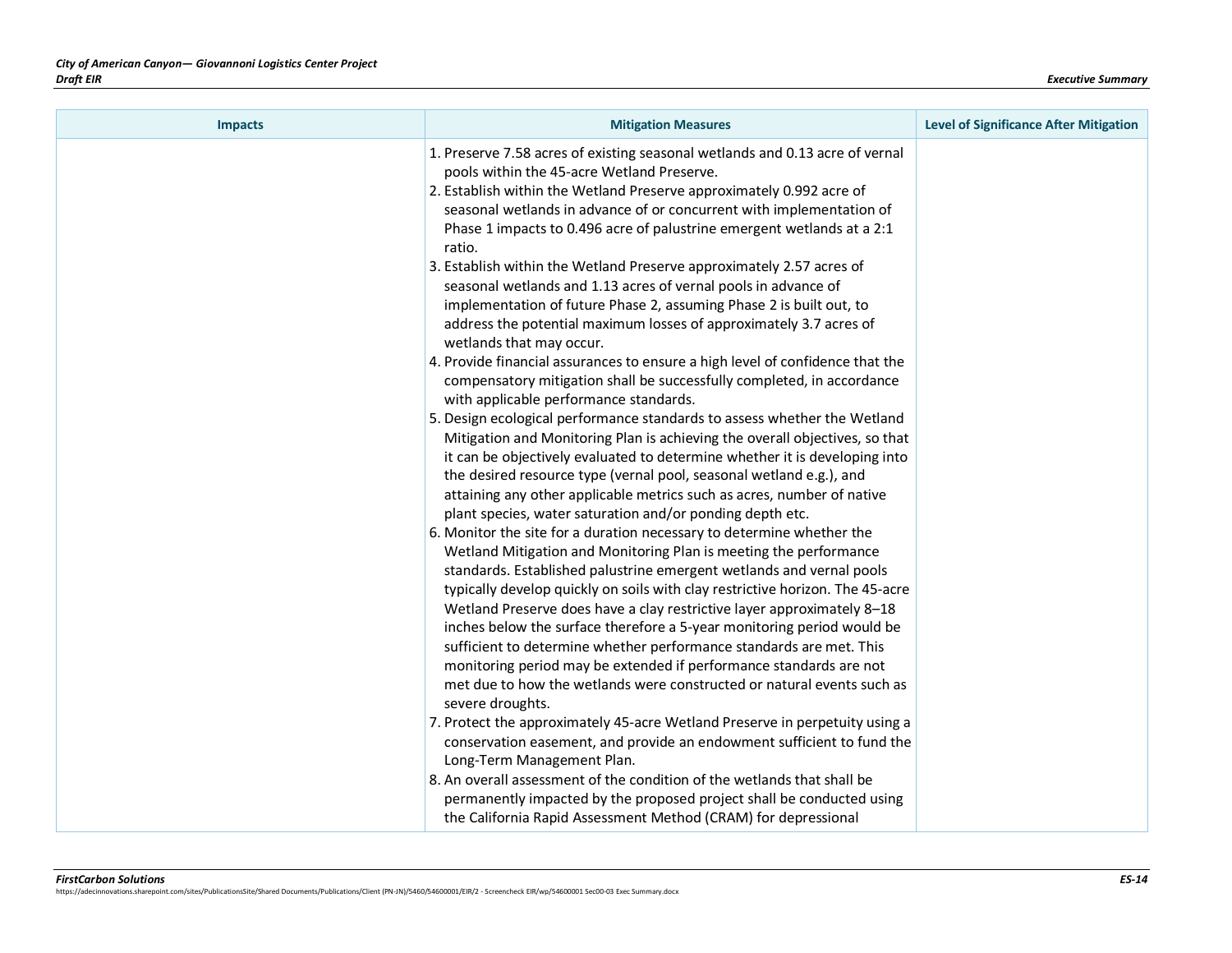| <b>Impacts</b>                                                                                                                                                                                                                                                                | <b>Mitigation Measures</b>                                                                                                                                                                                                                                                                                                                                                                                                                                                                                                                                                                                                                                                                                                                                                                                                                                                                                                                                                                                                                                                                                                                                                                                                                | <b>Level of Significance After Mitigation</b> |
|-------------------------------------------------------------------------------------------------------------------------------------------------------------------------------------------------------------------------------------------------------------------------------|-------------------------------------------------------------------------------------------------------------------------------------------------------------------------------------------------------------------------------------------------------------------------------------------------------------------------------------------------------------------------------------------------------------------------------------------------------------------------------------------------------------------------------------------------------------------------------------------------------------------------------------------------------------------------------------------------------------------------------------------------------------------------------------------------------------------------------------------------------------------------------------------------------------------------------------------------------------------------------------------------------------------------------------------------------------------------------------------------------------------------------------------------------------------------------------------------------------------------------------------|-----------------------------------------------|
|                                                                                                                                                                                                                                                                               | wetlands, or a hybrid approach based on CRAM. Each similar wetland<br>type that may be impacted shall be assessed to describe the floristic<br>community and record the native and non-native dominant plants within<br>the vernal pool and palustrine emergent wetlands. Physical structure<br>such as topographic complexity and physical features that may provide<br>habitat for aquatic species (e.g., boulders, woody debris etc.) shall be<br>recorded and used to design the created/established wetlands. The<br>purpose of this assessment is to ensure the design of the wetlands shall<br>provide habitat that is similar to the wetlands being impacted to ensure<br>the impacted wetlands are mitigated in-kind.                                                                                                                                                                                                                                                                                                                                                                                                                                                                                                            |                                               |
| Impact BIO-4: The proposed project could interfere<br>substantially with the movement of any native resident<br>or migratory fish or wildlife species or with established<br>native resident or migratory wildlife corridors, or<br>impede the use of wildlife nursery sites. | MM BIO-4: If construction occurs during the breeding season of migratory<br>and resident birds (February 1 to August 31), a qualified Biologist shall<br>conduct a pre-construction breeding bird survey in areas of suitable habitat<br>within 15 days prior to the onset of construction activity. Nesting bird<br>surveys shall cover the proposed project footprint and adjacent areas. If<br>bird nests are found, appropriate buffer zones shall be established around<br>all active nests to protect nesting adults and their young from direct or<br>indirect impacts related to project construction disturbance. Size of buffer<br>zones shall be determined per recommendations of the qualified Biologist<br>based on-site conditions and species involved. At a minimum a 1,000-foot<br>buffer shall be established for nesting Swainson's hawk and golden eagle;<br>500-foot buffer for nesting northern harriers; 250-foot buffer for nesting<br>accipiters; and minimum 50-foot buffers shall be established for nesting<br>passerines and all other non-raptor or passerine nesting birds. Buffer zones<br>shall be maintained until it can be documented that either the nest has<br>failed, or the young have fledged. | Less than significant impact.                 |
| Impact BIO-5: The proposed project would not conflict<br>with any local policies or ordinances protecting<br>biological resources, such as a tree preservation policy<br>or ordinance.                                                                                        | No mitigation is necessary.                                                                                                                                                                                                                                                                                                                                                                                                                                                                                                                                                                                                                                                                                                                                                                                                                                                                                                                                                                                                                                                                                                                                                                                                               | Less than significant impact.                 |
| Section 3.4-Cultural and Tribal Cultural Resources                                                                                                                                                                                                                            |                                                                                                                                                                                                                                                                                                                                                                                                                                                                                                                                                                                                                                                                                                                                                                                                                                                                                                                                                                                                                                                                                                                                                                                                                                           |                                               |
| Impact CUL-1: The proposed project would not cause a<br>substantial adverse change in the significance of a<br>historical resource pursuant to Section 15064.5.                                                                                                               | None required.                                                                                                                                                                                                                                                                                                                                                                                                                                                                                                                                                                                                                                                                                                                                                                                                                                                                                                                                                                                                                                                                                                                                                                                                                            | No impact.                                    |

*FirstCarbon Solutions ES-15* https://adecinnovations.sharepoint.com/sites/PublicationsSite/Shared Documents/Publications/Client (PN-JN)/5460/54600001/EIR/2 - Screencheck EIR/wp/54600001 Sec00-03 Exec Summary.docx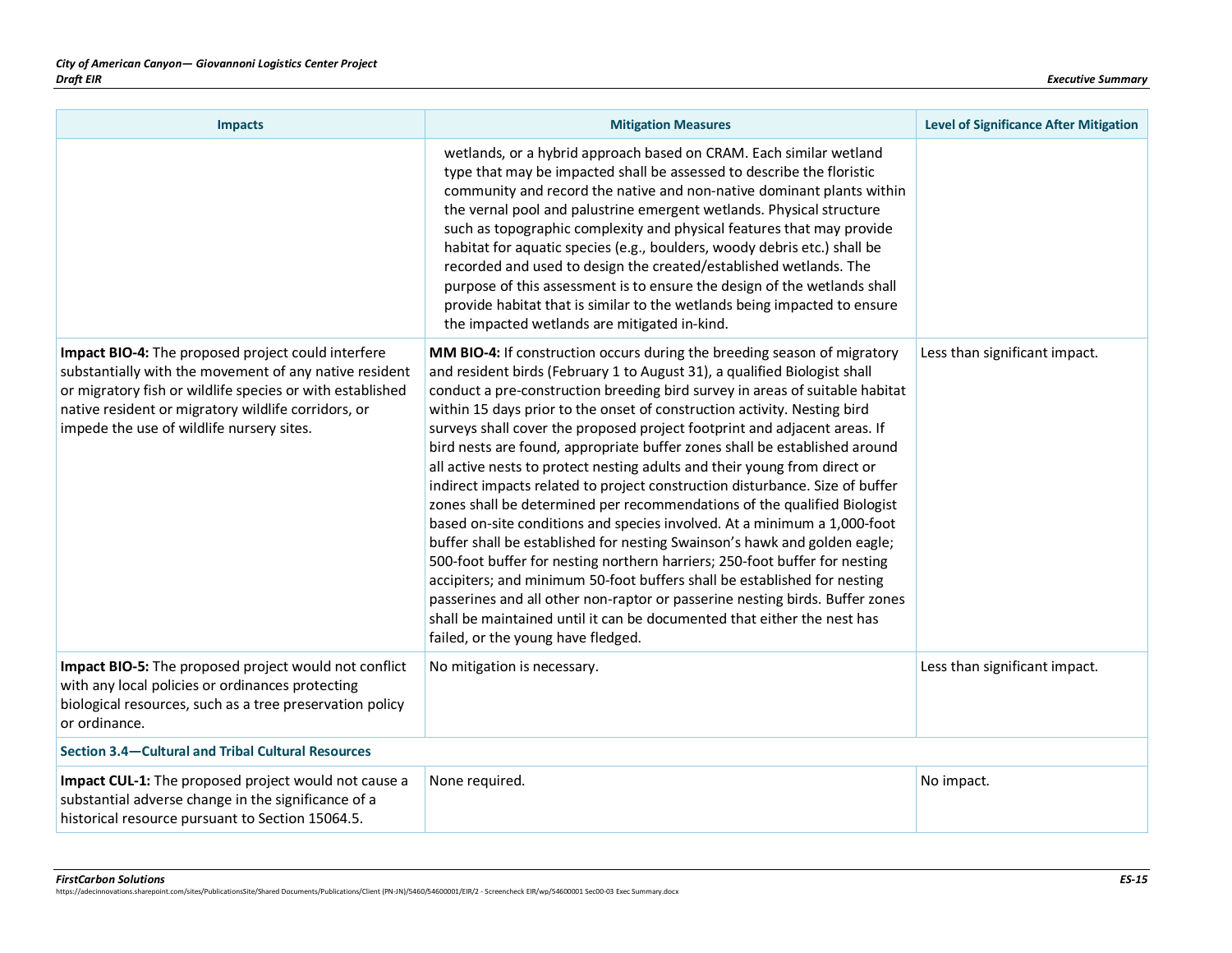| <b>Impacts</b>                                                                                                                                                   | <b>Mitigation Measures</b>                                                                                                                                                                                                                                                                                                                                                                                                                                                                                                                                                                                                                                                                                                                                                                                                                                                                                                                                                                                                                                                                                                                                                                                                                                                                                                          | <b>Level of Significance After Mitigation</b> |
|------------------------------------------------------------------------------------------------------------------------------------------------------------------|-------------------------------------------------------------------------------------------------------------------------------------------------------------------------------------------------------------------------------------------------------------------------------------------------------------------------------------------------------------------------------------------------------------------------------------------------------------------------------------------------------------------------------------------------------------------------------------------------------------------------------------------------------------------------------------------------------------------------------------------------------------------------------------------------------------------------------------------------------------------------------------------------------------------------------------------------------------------------------------------------------------------------------------------------------------------------------------------------------------------------------------------------------------------------------------------------------------------------------------------------------------------------------------------------------------------------------------|-----------------------------------------------|
| Impact CUL-2: The proposed project could cause a<br>substantial adverse change in the significance of an<br>archaeological resource pursuant to Section 15064.5. | MM CUL-2a: No ground disturbance shall take place within 100 feet of<br>informal archaeological resource 483A-001. The resource shall be preserved<br>in place.                                                                                                                                                                                                                                                                                                                                                                                                                                                                                                                                                                                                                                                                                                                                                                                                                                                                                                                                                                                                                                                                                                                                                                     | Less than significant impact.                 |
|                                                                                                                                                                  | MM CUL-2b: An Archaeologist who meets the Secretary of the Interior's<br>Professional Qualification Standards for archaeology shall be present on-site<br>during all earth disturbing activities. If prehistoric or historic-period<br>archaeological resources are encountered, all construction activities within<br>100 feet of the find shall halt and the City of American Canyon shall be<br>notified. Prehistoric archaeological materials may include obsidian and<br>chert flaked stone tools (e.g., projectile points, knives, scrapers) or<br>toolmaking debris; culturally darkened soil ("midden") containing heat-<br>affected rocks, artifacts, or shellfish remains; and stone milling equipment<br>(e.g., mortars, pestles, hand stones, or milling slabs); and battered stone<br>tools, such as hammerstones and pitted stones. Historic-period materials<br>might include stone, concrete, or adobe footings and walls; filled wells or<br>privies; and deposits of metal, glass, and/or ceramic refuse.                                                                                                                                                                                                                                                                                                         |                                               |
|                                                                                                                                                                  | The Archaeologist shall inspect the findings within 24 hours of discovery. If<br>it is determined the project could damage a historical resource or a unique<br>archaeological resource (as defined pursuant to the CEQA Guidelines),<br>mitigation shall be implemented in accordance with Public Resources Code<br>Section 21083.2 and Section 15126.4 of the CEQA Guidelines, with a<br>preference for preservation in place. Consistent with Section 15126.4(b)(3),<br>this may be accomplished through planning construction to avoid the<br>resource; incorporating the resource within open space; capping and<br>covering the resource; or deeding the site into a permanent conservation<br>easement. If avoidance is not feasible, a qualified Archaeologist shall<br>prepare and implement a detailed treatment plan in consultation with the<br>City of American Canyon. Treatment of unique archaeological resources<br>shall follow the applicable requirements of Public Resources Code Section<br>21083.2. Treatment for most resources would consist of (but would not be<br>limited to) sample excavation, artifact collection, site documentation, and<br>historical research, with the aim to target the recovery of important<br>scientific data contained in the portion(s) of the significant resource to be |                                               |
|                                                                                                                                                                  | impacted by the proposed project. The treatment plan shall include<br>provisions for analysis of data in a regional context, reporting of results                                                                                                                                                                                                                                                                                                                                                                                                                                                                                                                                                                                                                                                                                                                                                                                                                                                                                                                                                                                                                                                                                                                                                                                   |                                               |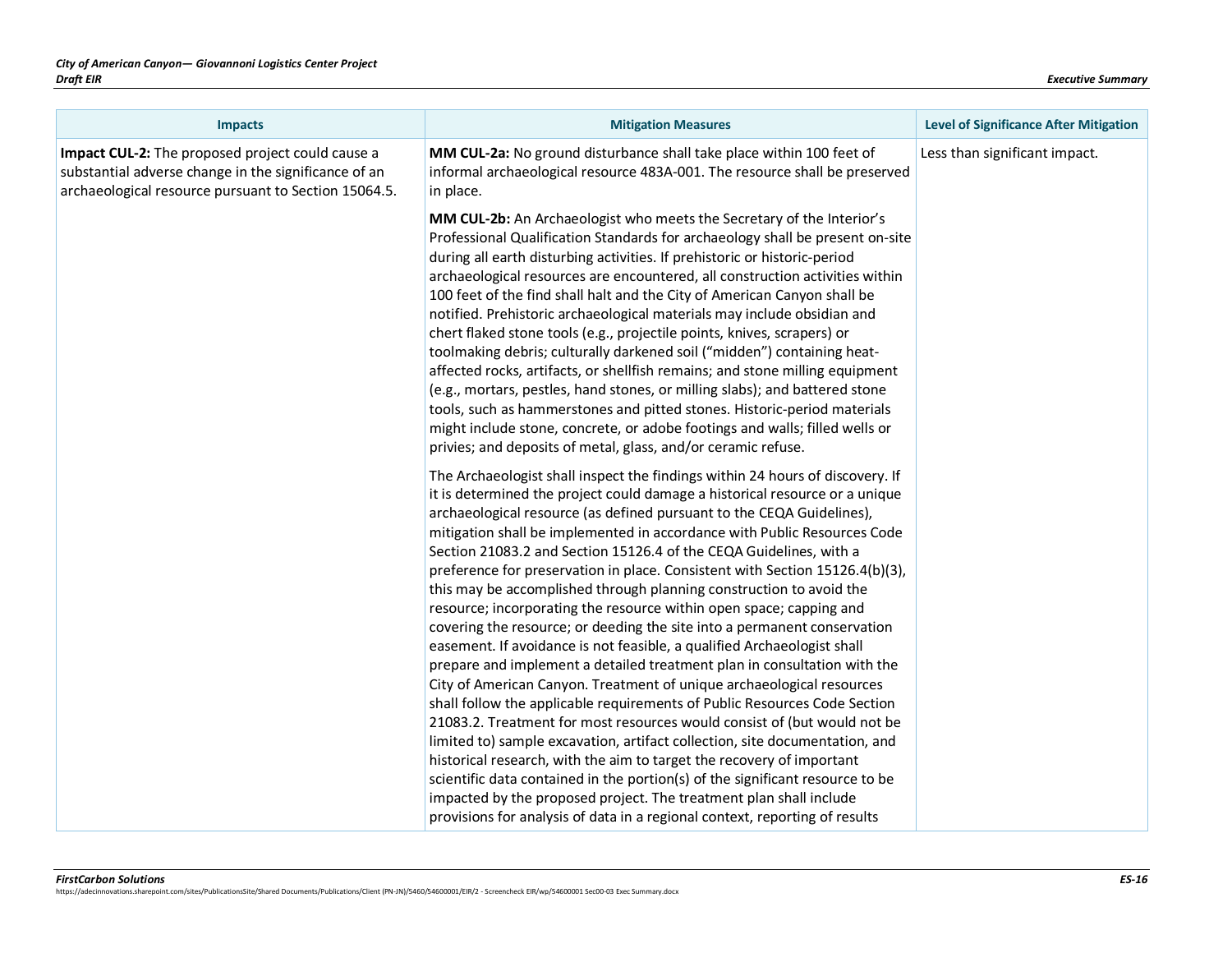| <b>Impacts</b>                                                                                                               | <b>Mitigation Measures</b>                                                                                                                                                                                                                                                                                                                                                                                                                                                                                                                                                                                                                                                                                                                                                                                                                                                                                                                                                                                                                                                                                                                                                                                                                                                                                                                                                                                                                                                                                                                                                                                                                                                                                                                                                                                                                                                                                                                                                                                                                                                                                                                                            | <b>Level of Significance After Mitigation</b> |
|------------------------------------------------------------------------------------------------------------------------------|-----------------------------------------------------------------------------------------------------------------------------------------------------------------------------------------------------------------------------------------------------------------------------------------------------------------------------------------------------------------------------------------------------------------------------------------------------------------------------------------------------------------------------------------------------------------------------------------------------------------------------------------------------------------------------------------------------------------------------------------------------------------------------------------------------------------------------------------------------------------------------------------------------------------------------------------------------------------------------------------------------------------------------------------------------------------------------------------------------------------------------------------------------------------------------------------------------------------------------------------------------------------------------------------------------------------------------------------------------------------------------------------------------------------------------------------------------------------------------------------------------------------------------------------------------------------------------------------------------------------------------------------------------------------------------------------------------------------------------------------------------------------------------------------------------------------------------------------------------------------------------------------------------------------------------------------------------------------------------------------------------------------------------------------------------------------------------------------------------------------------------------------------------------------------|-----------------------------------------------|
|                                                                                                                              | within a timely manner, curation of artifacts and data at an approved<br>facility, and dissemination of reports to local and State repositories,<br>libraries, and interested professionals.                                                                                                                                                                                                                                                                                                                                                                                                                                                                                                                                                                                                                                                                                                                                                                                                                                                                                                                                                                                                                                                                                                                                                                                                                                                                                                                                                                                                                                                                                                                                                                                                                                                                                                                                                                                                                                                                                                                                                                          |                                               |
| Impact CUL-3: The proposed project could disturb<br>human remains, including those interred outside of<br>formal cemeteries. | MM CUL-3: In the event of the accidental discovery or recognition of any<br>human remains, CEQA Guidelines Section 15064.5, Health and Safety Code<br>Section 7050.5, and Public Resources Code Sections 5097.94 and Section<br>5097.98 shall be followed. If project construction, there is accidental<br>discovery or recognition of any human remains, the following steps shall be<br>taken:<br>1. There shall be no further excavation or disturbance within 100 feet of the<br>remains until the County Coroner is contacted to determine whether the<br>remains are Native American and if an investigation of the cause of death<br>is required. If the Coroner determines the remains to be Native American,<br>the Coroner shall contact the Native American Heritage Commission<br>(NAHC) within 24 hours, and the NAHC shall identify the person or<br>persons it believes to be the Most Likely Descendant (MLD) of the<br>deceased Native American. The MLD may make recommendations to the<br>landowner or the person responsible for the excavation work within 48<br>hours, for means of treating or disposing of, with appropriate dignity, the<br>human remains, and any associated grave goods as provided in Public<br>Resource Code Section 5097.98.<br>2 Where the following conditions occur, the landowner or authorized<br>representative shall rebury the Native American human remains and<br>associated grave goods with appropriate dignity either in accordance with<br>the recommendations of the MLD or on the project site in a location not<br>subject to further subsurface disturbance:<br>• The NAHC is unable to identify an MLD or the MLD failed to make a<br>recommendation within 48 hours after being notified by the<br>commission.<br>• The descendant identified fails to make a recommendation.<br>• The landowner or authorized representative rejects the<br>recommendation of the descendant, and mediation by the NAHC fails to<br>provide measures acceptable to the landowner.<br>Additionally, California Public Resources Code Section 15064.5 requires the<br>following relative to Native American Remains: | Less than significant.                        |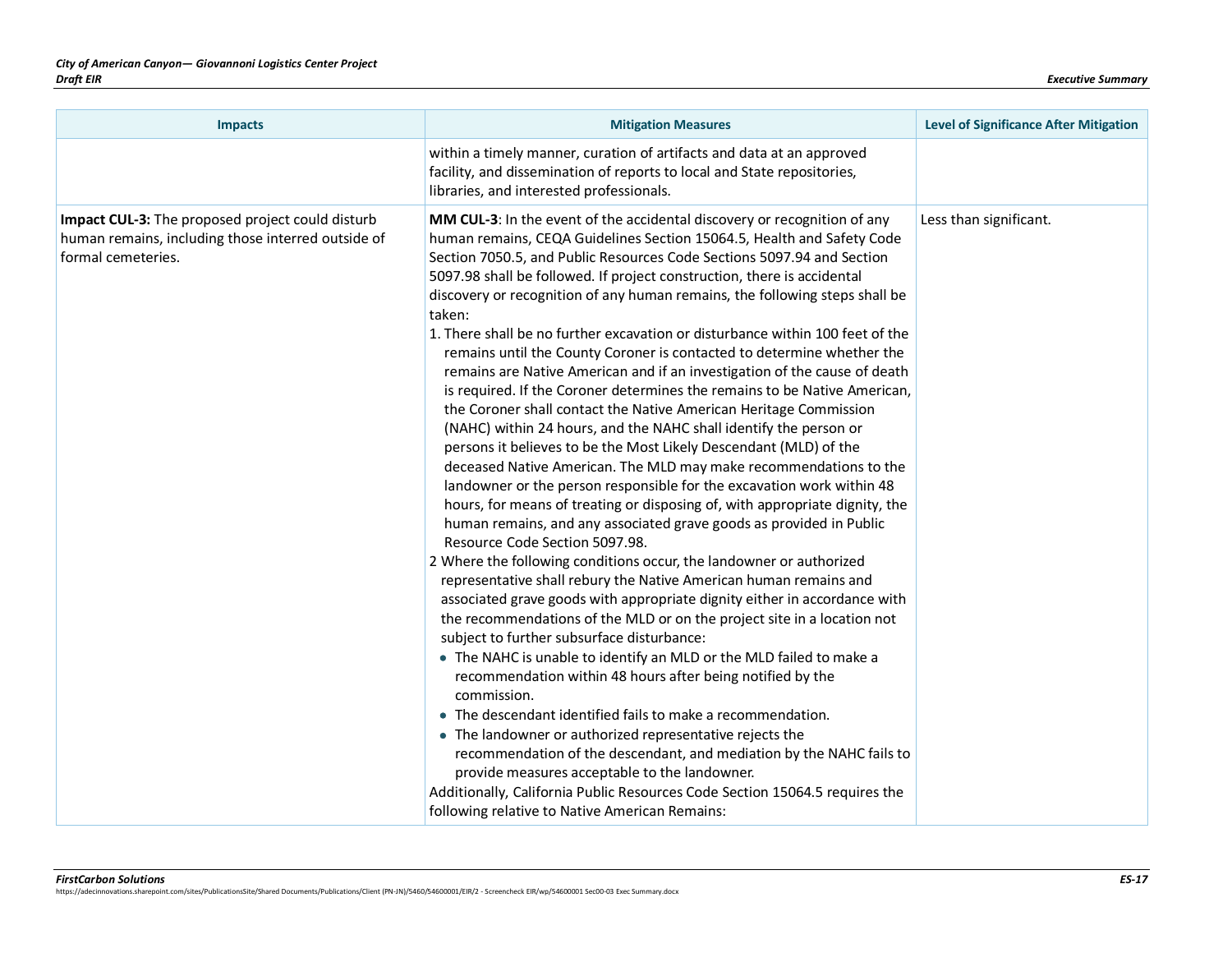| <b>Impacts</b>                                                                                                                     | <b>Mitigation Measures</b>                                                                                                                                                                                                                                                                                                                                                                                                                                                                                                                                                                                                                                                                                                                                                                                                                                                                                                                                                                                                                                                                                                                                                                                                                                                                                                                                                                                                                                                                                                                                                                                                                                                                                                                                                                                                                                                                                                                                | <b>Level of Significance After Mitigation</b> |
|------------------------------------------------------------------------------------------------------------------------------------|-----------------------------------------------------------------------------------------------------------------------------------------------------------------------------------------------------------------------------------------------------------------------------------------------------------------------------------------------------------------------------------------------------------------------------------------------------------------------------------------------------------------------------------------------------------------------------------------------------------------------------------------------------------------------------------------------------------------------------------------------------------------------------------------------------------------------------------------------------------------------------------------------------------------------------------------------------------------------------------------------------------------------------------------------------------------------------------------------------------------------------------------------------------------------------------------------------------------------------------------------------------------------------------------------------------------------------------------------------------------------------------------------------------------------------------------------------------------------------------------------------------------------------------------------------------------------------------------------------------------------------------------------------------------------------------------------------------------------------------------------------------------------------------------------------------------------------------------------------------------------------------------------------------------------------------------------------------|-----------------------------------------------|
|                                                                                                                                    | • When an initial study identifies the existence of, or the probable<br>likelihood of, Native American Remains within a project, a lead agency<br>shall work with the appropriate Native Americans as identified by the<br>NAHC as provided in Public Resources Code Section 5097.98. The<br>applicant may develop a plan with respect to their respective individual<br>development proposals for treating or disposing of, with appropriate<br>dignity, the human remains, and any items associated with Native<br>American Burials with the appropriate Native Americans as identified<br>by the NAHC.                                                                                                                                                                                                                                                                                                                                                                                                                                                                                                                                                                                                                                                                                                                                                                                                                                                                                                                                                                                                                                                                                                                                                                                                                                                                                                                                                 |                                               |
| Impact CUL-4: The proposed project may cause a<br>substantial adverse change in the significance of a Tribal<br>Cultural Resource. | MM CUL-4: A Tribal Monitor representing the Yocha Dehe Wintun Nation<br>shall be present during all project-related ground disturbance. Additionally,<br>the Yocha Dehe Wintun Nation's Treatment Protocol (Protocol) shall be<br>followed with respect to Tribal Cultural Resources (TCRs). The purpose of<br>the protocol is to formalize procedures for the treatment of Native<br>American human remains, grave goods, ceremonial items, and items of<br>cultural patrimony, if any are found in conjunction with development,<br>including archaeological studies, excavation, geotechnical investigations,<br>grading, and any ground-disturbing activity. This Protocol also formalizes<br>procedures for Tribal Monitoring during archaeological studies, grading, and<br>ground-disturbing activities.<br>1. Cultural Affiliation: The Yocha Dehe Wintun Nation (Tribe) traditionally<br>occupied lands in Yolo, Solano, Lake, Colusa, and Napa Counties. The<br>Tribe has designated its Cultural Resources Committee (Committee) to<br>act on the Tribe's behalf with respect to the provisions of this Protocol.<br>Any human remains which are found in conjunction with projects on<br>lands culturally affiliated with the Tribe shall be treated in accordance<br>with Section III of this Protocol. Any other cultural resources shall be<br>treated in accordance with Section IV of this Protocol.<br>2. Inadvertent Discovery of Native American Human Remains: Whenever<br>Native American human remains are found during the course of a project,<br>the determination of Most Likely Descendant (MLD) under California<br>Public Resources Code Section 5097.98 will be made by the Native<br>American Heritage Commission (NAHC) upon notification to the NAHC of<br>the discovery of said remains at a project site. If the location of the site<br>and the history and prehistory of the area is culturally affiliated with the | Less than significant.                        |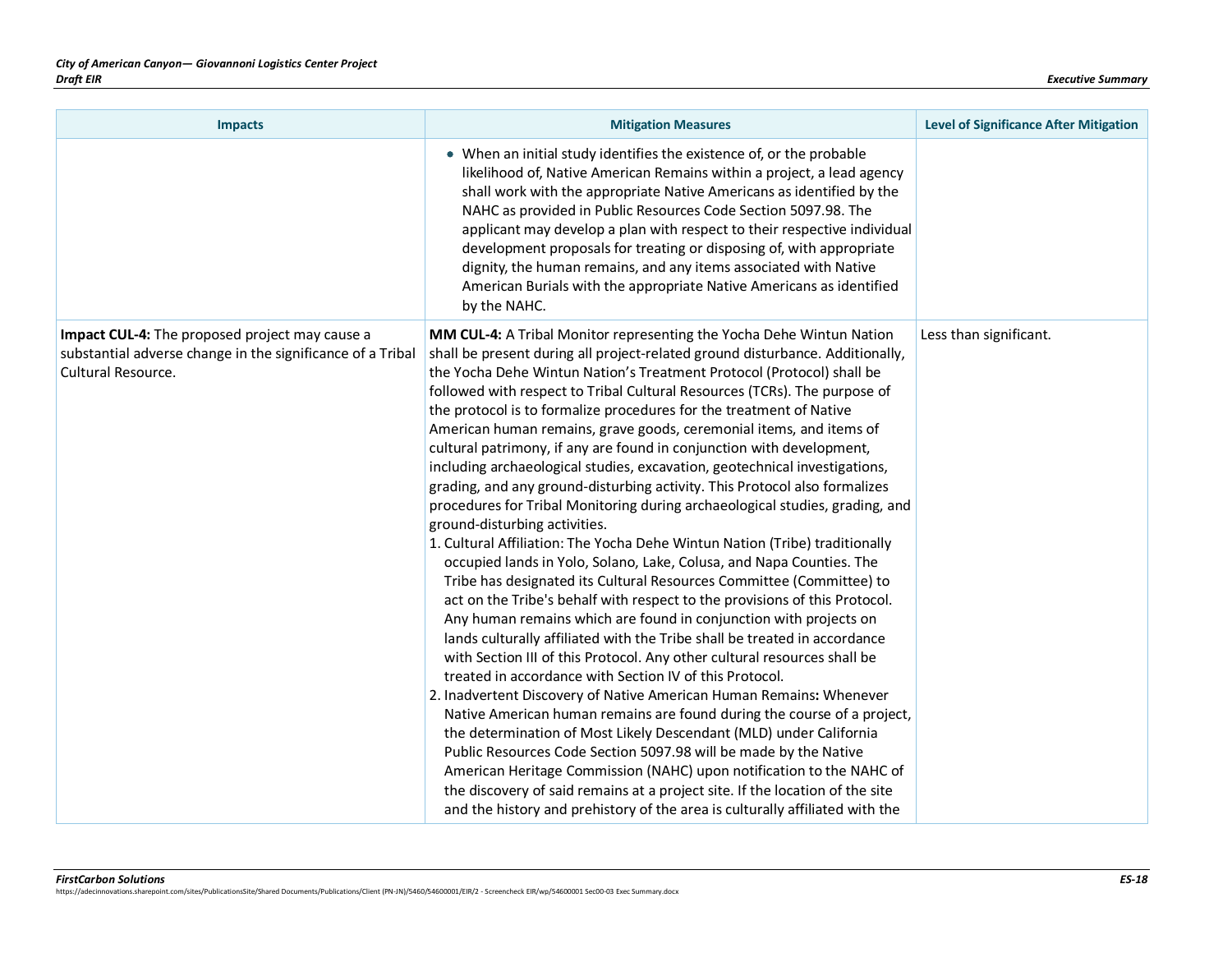| <b>Impacts</b> | <b>Mitigation Measures</b>                                                                                                                                                                                                                                                                                                                                                                                                                                                                                                                                                                                                                                                                                                                                                                                                                                                                                                                                                                                                                                                                                                                                                                                                                                                                                                                                                                                                                                                                                                                                                                                                                                                                                                                                                                                                                                                                                                                                                                                                                                                                                                                                                                                                                                                                                                                                                                                                                                                                                                                                                                                                  | <b>Level of Significance After Mitigation</b> |
|----------------|-----------------------------------------------------------------------------------------------------------------------------------------------------------------------------------------------------------------------------------------------------------------------------------------------------------------------------------------------------------------------------------------------------------------------------------------------------------------------------------------------------------------------------------------------------------------------------------------------------------------------------------------------------------------------------------------------------------------------------------------------------------------------------------------------------------------------------------------------------------------------------------------------------------------------------------------------------------------------------------------------------------------------------------------------------------------------------------------------------------------------------------------------------------------------------------------------------------------------------------------------------------------------------------------------------------------------------------------------------------------------------------------------------------------------------------------------------------------------------------------------------------------------------------------------------------------------------------------------------------------------------------------------------------------------------------------------------------------------------------------------------------------------------------------------------------------------------------------------------------------------------------------------------------------------------------------------------------------------------------------------------------------------------------------------------------------------------------------------------------------------------------------------------------------------------------------------------------------------------------------------------------------------------------------------------------------------------------------------------------------------------------------------------------------------------------------------------------------------------------------------------------------------------------------------------------------------------------------------------------------------------|-----------------------------------------------|
|                | Tribe, the NAHC contacts the Tribe; a Tribal member will be designated<br>by the Tribe to consult with the landowner and/or project proponents.<br>Should the NAHC determine that a member of an Indian tribe other than<br>Yocha Dehe Wintun Nation is the MLD, and the Tribe agrees with this<br>determination, the terms of this Protocol relating to the treatment of<br>such Native American human remains shall not be applicable; however,<br>that situation is very unlikely.<br>3. Treatment of Native American Remains: In the event that Native<br>American human remains are found during development of a project and<br>the Tribe or a member of the Tribe is determined to be MLD pursuant to<br>Section II of this Protocol, the following provisions shall apply. The<br>Medical Examiner shall immediately be notified, ground-disturbing<br>activities in that location shall cease and the Tribe shall be allowed,<br>pursuant to California Public Resources Code Section 5097.98(a), to (1)<br>inspect the site of the discovery and (2) make determinations as to how<br>the human remains and grave goods shall be treated and disposed of<br>with appropriate dignity. The Tribe shall complete its inspection and<br>make its MLD recommendation within 48 hours of getting access to the<br>site. The Tribe shall have the final determination as to the disposition and<br>treatment of human remains and grave goods. Said determination may<br>include avoidance of the human remains, reburial on-site, or reburial on<br>tribal or other lands that will not be disturbed in the future. The Tribe<br>may wish to rebury said human remains and grave goods or ceremonial<br>and cultural items on or near the site of their discovery, in an area which<br>will not be subject to future disturbances over a prolonged period of<br>time. Reburial of human remains shall be accomplished in compliance<br>with the California Public Resources Code Sections 5097.98(a) and (b).<br>The term "human remains" encompasses more than human bones<br>because the Tribe's traditions call for the burial of associated cultural<br>items with the deceased (funerary objects), and/or the ceremonial<br>burning of Native American human remains, funerary objects, grave<br>goods, and animals. Ashes, soils, and other remnants of these burning<br>ceremonies, as well as associated funerary objects and unassociated<br>funerary objects buried with or found near the Native American remains<br>are to be treated in the same manner as bones or bone fragments that<br>remain intact. |                                               |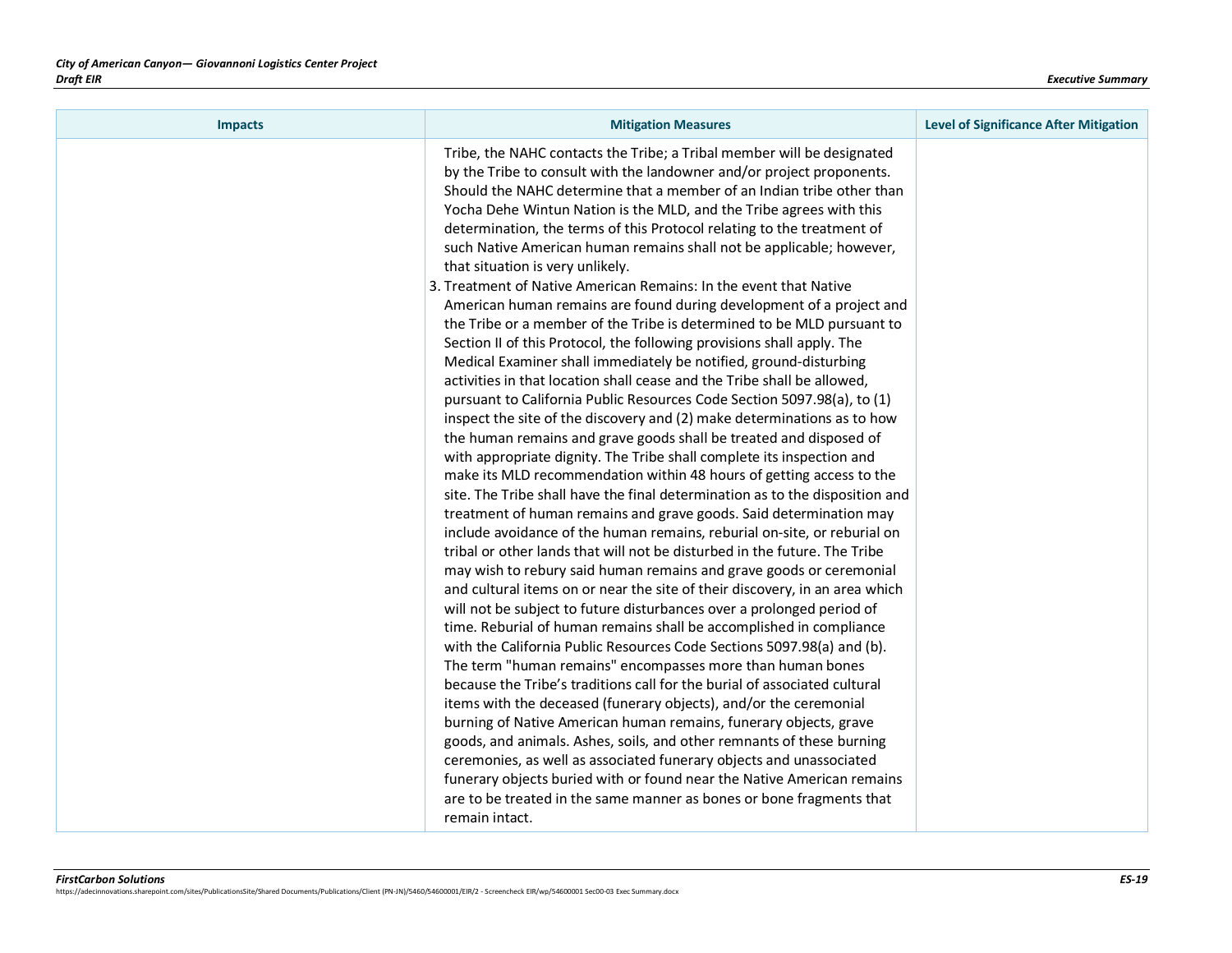| <b>Impacts</b> | <b>Mitigation Measures</b>                                                                                                                                                                                                                                                                                                                                                                                                                                                                                                                                                                                                                                                                                                                                                                                                                                                                                                                                                                                                                                                                                                                                                                                                                                                                                                                                                                                                                                                                                                                                                                                                                                                                                                                                                                                                                                                                                                                                                                                                                                                                                                                                                                                                                                                                                                                                                                                                                                                                                                                                                                                             | <b>Level of Significance After Mitigation</b> |
|----------------|------------------------------------------------------------------------------------------------------------------------------------------------------------------------------------------------------------------------------------------------------------------------------------------------------------------------------------------------------------------------------------------------------------------------------------------------------------------------------------------------------------------------------------------------------------------------------------------------------------------------------------------------------------------------------------------------------------------------------------------------------------------------------------------------------------------------------------------------------------------------------------------------------------------------------------------------------------------------------------------------------------------------------------------------------------------------------------------------------------------------------------------------------------------------------------------------------------------------------------------------------------------------------------------------------------------------------------------------------------------------------------------------------------------------------------------------------------------------------------------------------------------------------------------------------------------------------------------------------------------------------------------------------------------------------------------------------------------------------------------------------------------------------------------------------------------------------------------------------------------------------------------------------------------------------------------------------------------------------------------------------------------------------------------------------------------------------------------------------------------------------------------------------------------------------------------------------------------------------------------------------------------------------------------------------------------------------------------------------------------------------------------------------------------------------------------------------------------------------------------------------------------------------------------------------------------------------------------------------------------------|-----------------------------------------------|
|                | 4. Non-Disclosure of Location of Reburials: Unless otherwise required by<br>law, the site of any reburial of Native American human remains shall not<br>be disclosed and will not be governed by public disclosure requirements<br>of the California Public Records Act, California Government Code Section<br>6250 et seq. The Medical Examiner shall withhold public disclosure of<br>information related to such reburial pursuant to the specific exemption<br>set forth in California Government Code Section 6254(r). The Tribe will<br>require that the location for reburial is recorded with the California<br>Historic Resources Inventory System (CHRIS) on a form acceptable to the<br>CHRIS center. The Tribe may also suggest the landowner enter into an<br>agreement regarding the confidentiality of site information that will run<br>with title on the property.<br>5. Treatment of Cultural Resources: Treatment of all cultural items,<br>including ceremonial items and archaeological items will reflect the<br>religious beliefs, customs, and practices of the Tribe. All cultural items,<br>including ceremonial items and archaeological items, which may be found<br>at a project site shall be turned over to the Tribe for appropriate<br>treatment, unless ordered by a court or agency of competent jurisdiction.<br>The project proponent shall waive any and all claims to ownership of<br>Tribal ceremonial and cultural items, including archaeological items,<br>which may be found on a project site in favor of the Tribe. If any<br>intermediary, (for example, an Archaeologist retained by the project<br>proponent) is necessary, said entity or individual shall not possess those<br>items for longer than is reasonably necessary, as determined solely by the<br>Tribe.<br>6. Inadvertent Discoveries: If additional significant sites or sites not<br>identified as significant in a project environmental review process, but<br>later determined to be significant, are located within a project impact<br>area, such sites will be subjected to further archaeological and cultural<br>significance evaluation by the project proponent, the Lead Agency, and<br>the Tribe to determine whether additional mitigation measures are<br>necessary to treat sites in a culturally appropriate manner consistent with<br>CEQA requirements for mitigation of impacts to cultural resources. If<br>there are human remains present that have been identified as Native<br>American, all work will cease for a period of up to 30 days in accordance<br>with Federal Law. |                                               |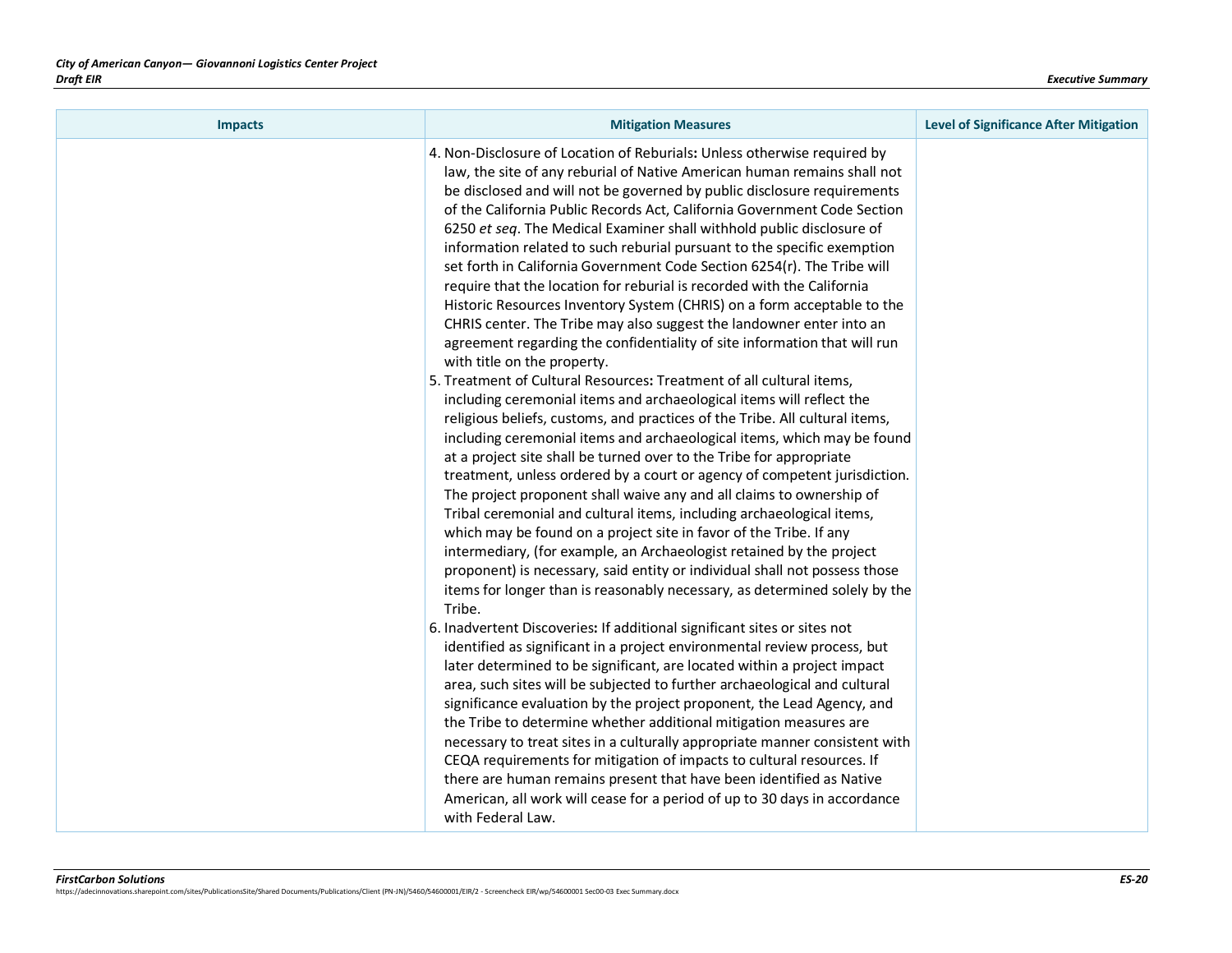| <b>Impacts</b>                                                                                                                                     | <b>Mitigation Measures</b>                                                                                                                                                                                                                                                                                                                                                                                                                                                                                                                                                                                                                                                                                                                                                                                                                                                                                                                                                                                                                                                                                                                                                                                                                                                                       | <b>Level of Significance After Mitigation</b> |
|----------------------------------------------------------------------------------------------------------------------------------------------------|--------------------------------------------------------------------------------------------------------------------------------------------------------------------------------------------------------------------------------------------------------------------------------------------------------------------------------------------------------------------------------------------------------------------------------------------------------------------------------------------------------------------------------------------------------------------------------------------------------------------------------------------------------------------------------------------------------------------------------------------------------------------------------------------------------------------------------------------------------------------------------------------------------------------------------------------------------------------------------------------------------------------------------------------------------------------------------------------------------------------------------------------------------------------------------------------------------------------------------------------------------------------------------------------------|-----------------------------------------------|
| Impact CUL-5: The proposed project may cause a<br>substantial adverse change in the significance of a tribal<br>cultural resource.                 | Implement Mitigation Measures CUL-2a, CUL-2b, CUL-3 and CUL-4.                                                                                                                                                                                                                                                                                                                                                                                                                                                                                                                                                                                                                                                                                                                                                                                                                                                                                                                                                                                                                                                                                                                                                                                                                                   | Less than significant impact.                 |
| Section 3.5-Geology, Soils and Seismicity                                                                                                          |                                                                                                                                                                                                                                                                                                                                                                                                                                                                                                                                                                                                                                                                                                                                                                                                                                                                                                                                                                                                                                                                                                                                                                                                                                                                                                  |                                               |
| Impact GEO-1: The proposed project may expose people<br>or structures to potential substantial adverse effects<br>associated with seismic hazards. | MM GEO-1a: Prior to the issuance of building permits for each Phase 2<br>structure, the project applicant shall submit plans to the City of American<br>Canyon for review and approval that demonstrate a minimum 50-foot<br>setback between the West Napa Fault and each building. The approved<br>plans shall be incorporated into the proposed project.<br>MM GEO-1b: Prior to the issuance of building permits for each Phase 1 and<br>2 structure, the project applicant shall submit a design-level Geotechnical<br>Investigation to the City of American Canyon for review and approval. The<br>investigation shall be prepared by a qualified engineer and identify grading<br>and building practices necessary to achieve compliance with the latest<br>adopted edition of the California Building Standards Code (CBC) geologic,<br>soils, and seismic requirements, including abatement of expansive soil<br>conditions. The report shall also determine the final design parameters for<br>walls, foundations, foundation slabs, and surrounding related<br>improvements (e.g., utilities roadways, parking lots, and sidewalks). The<br>measures identified in the approved report shall be incorporated into the<br>project plans and all applicable construction-related permits. | Less than significant impact.                 |
| Impact GEO-2: The proposed project may result in<br>substantial soil erosion or the loss of topsoil.                                               | MM HYD-1a: Prior to issuance of grading permits for the proposed project,<br>the applicant shall submit to the City of American Canyon for review and<br>approval a Storm Water Pollution Prevention Plan (SWPPP) in accordance<br>with the requirements of the statewide Construction General Permit. The<br>SWPPP shall be designed to address the following objectives: (1) all<br>pollutants and their sources (e.g., runoff), including sources of sediment<br>associated with construction, construction site erosion, and all other<br>activities associated with construction activity, are controlled; (2) where not<br>otherwise required to be under a Regional Water Quality Control Board<br>(RWQCB) permit, all non-stormwater discharges are identified and either<br>eliminated, controlled, or treated; (3) site Best Management Practices<br>(BMPs) (e.g., silt fencing, street sweeping, routine inspection, etc.) are<br>effective and result in the reduction or elimination of pollutants in                                                                                                                                                                                                                                                                               | Less than significant impact.                 |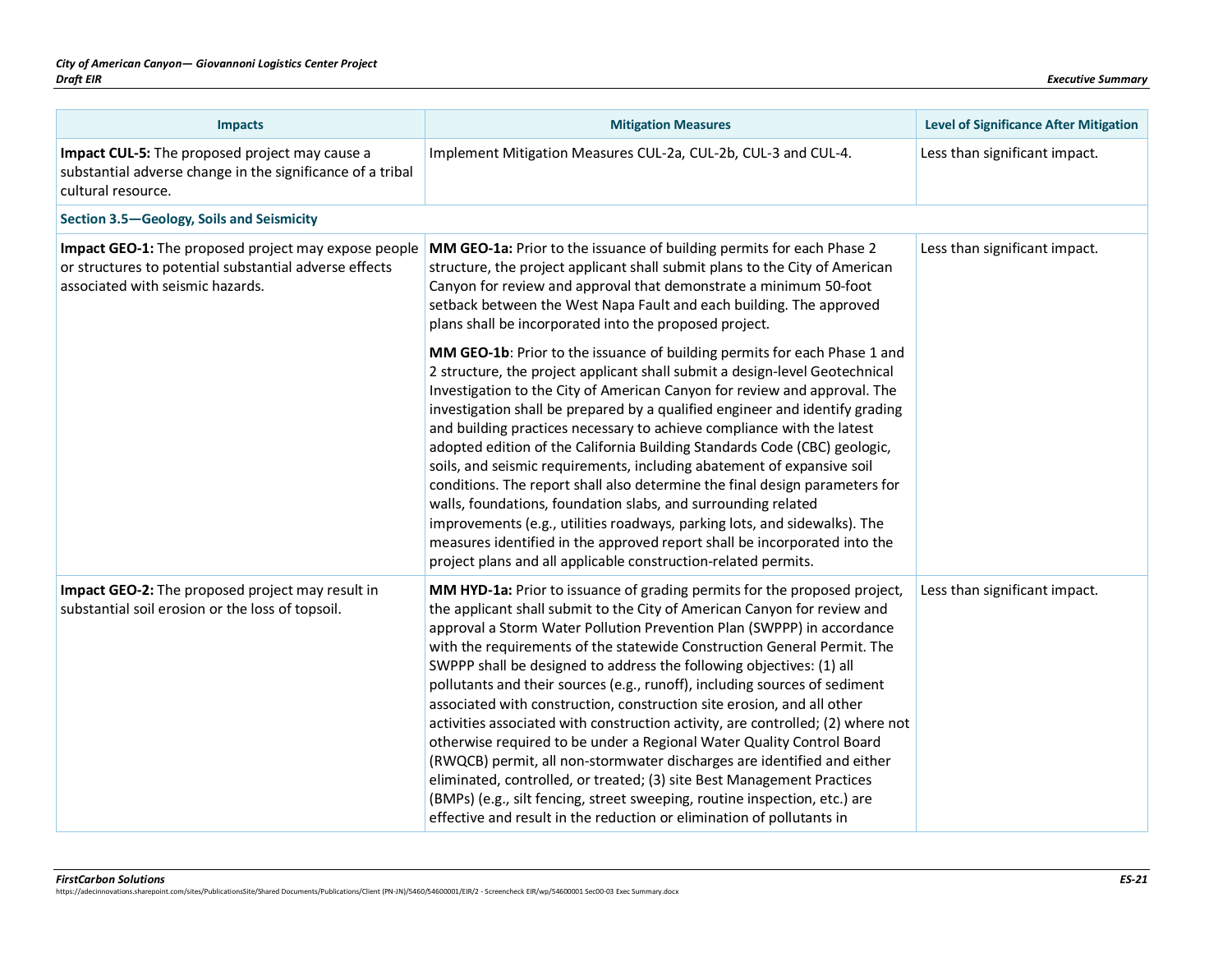| <b>Impacts</b>                                                                                                                                          | <b>Mitigation Measures</b>                                                                                                                                                                                                                                                                                                                                                                                                                                                                                                                                                                                                                                                                                                                                                                                                                                                                                                                                                                                                                                                                                                                                                                                  | <b>Level of Significance After Mitigation</b> |
|---------------------------------------------------------------------------------------------------------------------------------------------------------|-------------------------------------------------------------------------------------------------------------------------------------------------------------------------------------------------------------------------------------------------------------------------------------------------------------------------------------------------------------------------------------------------------------------------------------------------------------------------------------------------------------------------------------------------------------------------------------------------------------------------------------------------------------------------------------------------------------------------------------------------------------------------------------------------------------------------------------------------------------------------------------------------------------------------------------------------------------------------------------------------------------------------------------------------------------------------------------------------------------------------------------------------------------------------------------------------------------|-----------------------------------------------|
|                                                                                                                                                         | stormwater discharges and authorized non-stormwater discharges from<br>construction activity; and (4) stabilization BMPs are installed to reduce or<br>eliminate pollutants after construction are completed. The SWPPP shall be<br>prepared by a qualified SWPPP developer. The SWPPP shall include the<br>minimum BMPs required for the identified Risk Level. BMP implementation<br>shall be consistent with the BMP requirements in the most recent version of<br>the California Stormwater Quality Association (CASQA) Stormwater Best<br>Management Handbook-Construction or the California Department of<br>Transportation (Caltrans) Stormwater Quality Handbook Construction Site<br>BMPs Manual. The SWPPP shall be implemented during construction.                                                                                                                                                                                                                                                                                                                                                                                                                                              |                                               |
| Impact GEO-3: The proposed project would not be<br>located on an unstable geologic unit or soil.                                                        | No mitigation is necessary.                                                                                                                                                                                                                                                                                                                                                                                                                                                                                                                                                                                                                                                                                                                                                                                                                                                                                                                                                                                                                                                                                                                                                                                 | Less than significant impact.                 |
| Impact GEO-4: The proposed project may create<br>substantial risks to life or property as a result of<br>expansive soil conditions on the project site. | Implement Mitigation Measure GEO-1b.                                                                                                                                                                                                                                                                                                                                                                                                                                                                                                                                                                                                                                                                                                                                                                                                                                                                                                                                                                                                                                                                                                                                                                        | Less than significant impact.                 |
| Impact GEO-5: The proposed project may directly or<br>indirectly destroy a unique paleontological resource or<br>site or unique geologic feature.       | MM GEO-5: If potential fossils are discovered during project<br>implementation, all earthwork or other types of ground disturbance within<br>100 feet of the find shall stop immediately until a qualified professional<br>Paleontologist can assess the nature and importance of the find. Based on<br>the scientific value or uniqueness of the find, the Paleontologist shall either<br>record the find and recommend that the City of American Canyon allow<br>work to continue or recommend salvage and recovery of the fossil. The<br>Paleontologist shall, if required, propose modifications to the stop-work<br>radius based on the nature of the find, site geology, and the activities<br>occurring on the site. If treatment and salvage is required,<br>recommendations will be consistent with Society of Vertebrate<br>Paleontology guidelines and currently accepted scientific practice. If<br>required, treatment for fossil remains shall include preparation and<br>recovery of fossil materials so that they can be housed in an appropriate<br>museum or university collection, and, if required, shall also include<br>preparation of a report for publication describing the finds. | Less than significant impact.                 |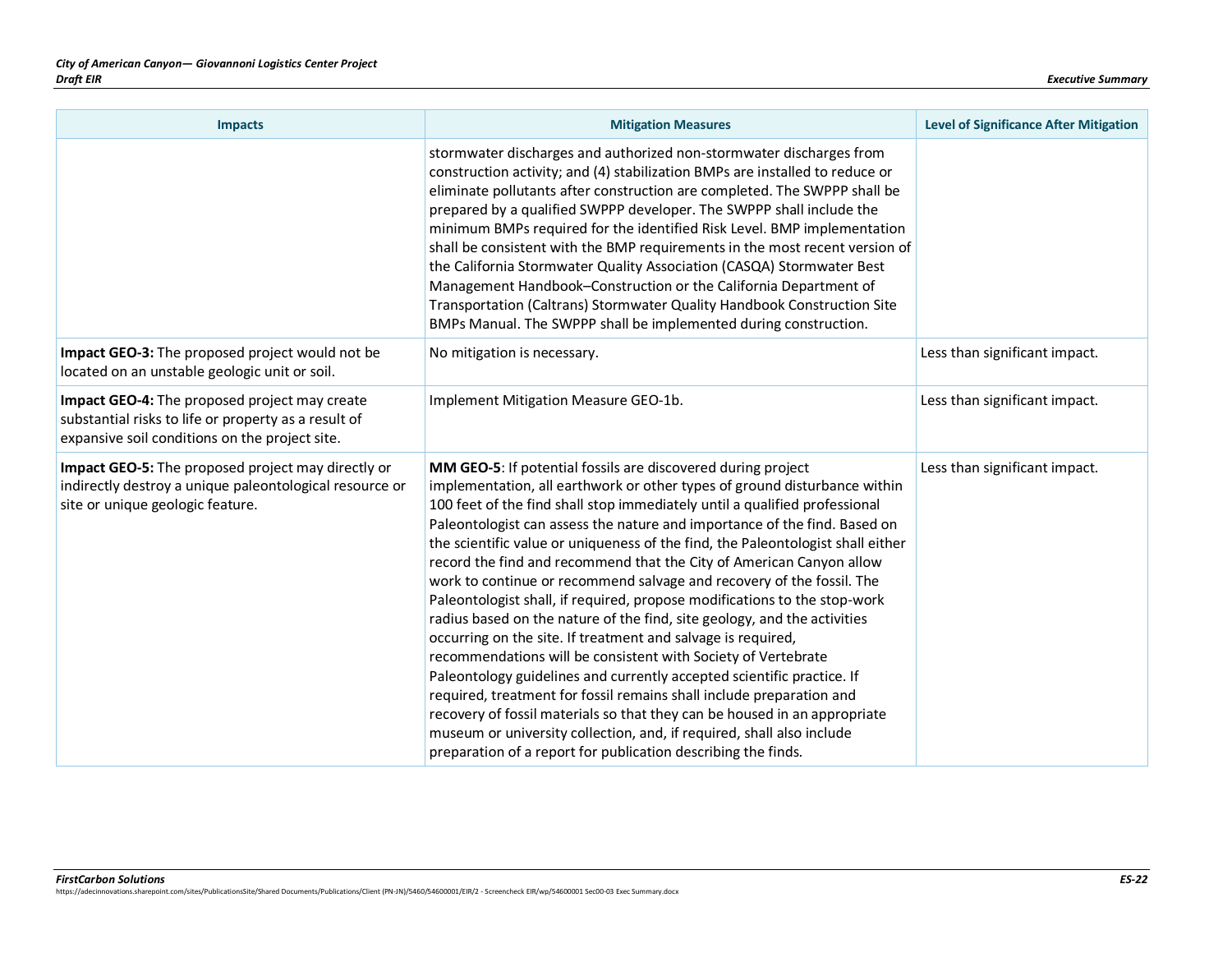| <b>Impacts</b>                                                                                                                                                          | <b>Mitigation Measures</b>                                                                                                                                                                                                                                                                                                                                                                                                                                                                                                                                                                                                                                                                                                                                                                                                                                                                                                                                                                                                                                                                                                                                                                                                                                                                                                                                                                                                                                                                                                                                                                                                                                                                                                                                                                                                                                                                              | <b>Level of Significance After Mitigation</b> |
|-------------------------------------------------------------------------------------------------------------------------------------------------------------------------|---------------------------------------------------------------------------------------------------------------------------------------------------------------------------------------------------------------------------------------------------------------------------------------------------------------------------------------------------------------------------------------------------------------------------------------------------------------------------------------------------------------------------------------------------------------------------------------------------------------------------------------------------------------------------------------------------------------------------------------------------------------------------------------------------------------------------------------------------------------------------------------------------------------------------------------------------------------------------------------------------------------------------------------------------------------------------------------------------------------------------------------------------------------------------------------------------------------------------------------------------------------------------------------------------------------------------------------------------------------------------------------------------------------------------------------------------------------------------------------------------------------------------------------------------------------------------------------------------------------------------------------------------------------------------------------------------------------------------------------------------------------------------------------------------------------------------------------------------------------------------------------------------------|-----------------------------------------------|
| Section 3.6–Greenhouse Gas Emissions and Energy                                                                                                                         |                                                                                                                                                                                                                                                                                                                                                                                                                                                                                                                                                                                                                                                                                                                                                                                                                                                                                                                                                                                                                                                                                                                                                                                                                                                                                                                                                                                                                                                                                                                                                                                                                                                                                                                                                                                                                                                                                                         |                                               |
| Impact GHG-1: The proposed project would generate<br>greenhouse gas emissions, either directly or indirectly,<br>that may have a significant impact on the environment. | MM GHG-1a: Prior to the issuance of any grading permits, the project<br>applicant shall provide the City of American Canyon with documentation<br>(e.g., site plans) demonstrating project construction will include the<br>following construction Best Management Practices (BMPs):<br>• At least 15 percent of the construction fleet for each project phase shall<br>be alternatively fueled or electric.<br>• At least 10 percent of building materials used for project construction<br>shall be sourced from local suppliers.<br>• At least 65 percent of construction and demolition waste materials shall<br>be recycled or reused.<br>• At least one contractor that has a business location in American Canyon<br>shall be contracted for project construction.<br>• All construction contracts shall include language that requires all off-road<br>equipment with a power rating below 19 kilowatts (e.g., plate<br>compactors, pressure washers) using during construction be electrically<br>powered.<br>• Architectural coatings used for project construction shall be "Low-VOC,"<br>containing no greater than 50 grams of volatile organic compounds (VOC)<br>per liter of product.<br>• Project construction shall prohibit the use of generators and shall<br>establish grid power connection to electrical equipment needs.<br>• Idling times shall be minimized either by shutting equipment off when<br>not in use or reducing the maximum idling time to 5 minutes (as required<br>by the California Airborne Toxics Control Measure [ATCM] Title 13,<br>Section 2485 of California Code of Regulations). Clear signage regarding<br>idling restrictions shall be provided for construction workers at all access<br>points.<br>• All construction equipment shall be maintained and properly tuned in<br>accordance with manufacturer's specifications. All equipment shall be | Less than significant impact.                 |
|                                                                                                                                                                         | checked by a certified mechanic and determined to be running in proper<br>condition prior to operation.                                                                                                                                                                                                                                                                                                                                                                                                                                                                                                                                                                                                                                                                                                                                                                                                                                                                                                                                                                                                                                                                                                                                                                                                                                                                                                                                                                                                                                                                                                                                                                                                                                                                                                                                                                                                 |                                               |
|                                                                                                                                                                         | • The prime construction contractor shall post a publicly visible sign with<br>their telephone number and contractor to contact. The construction<br>contractor shall take corrective action within 48 hours. The BAAQMD's                                                                                                                                                                                                                                                                                                                                                                                                                                                                                                                                                                                                                                                                                                                                                                                                                                                                                                                                                                                                                                                                                                                                                                                                                                                                                                                                                                                                                                                                                                                                                                                                                                                                              |                                               |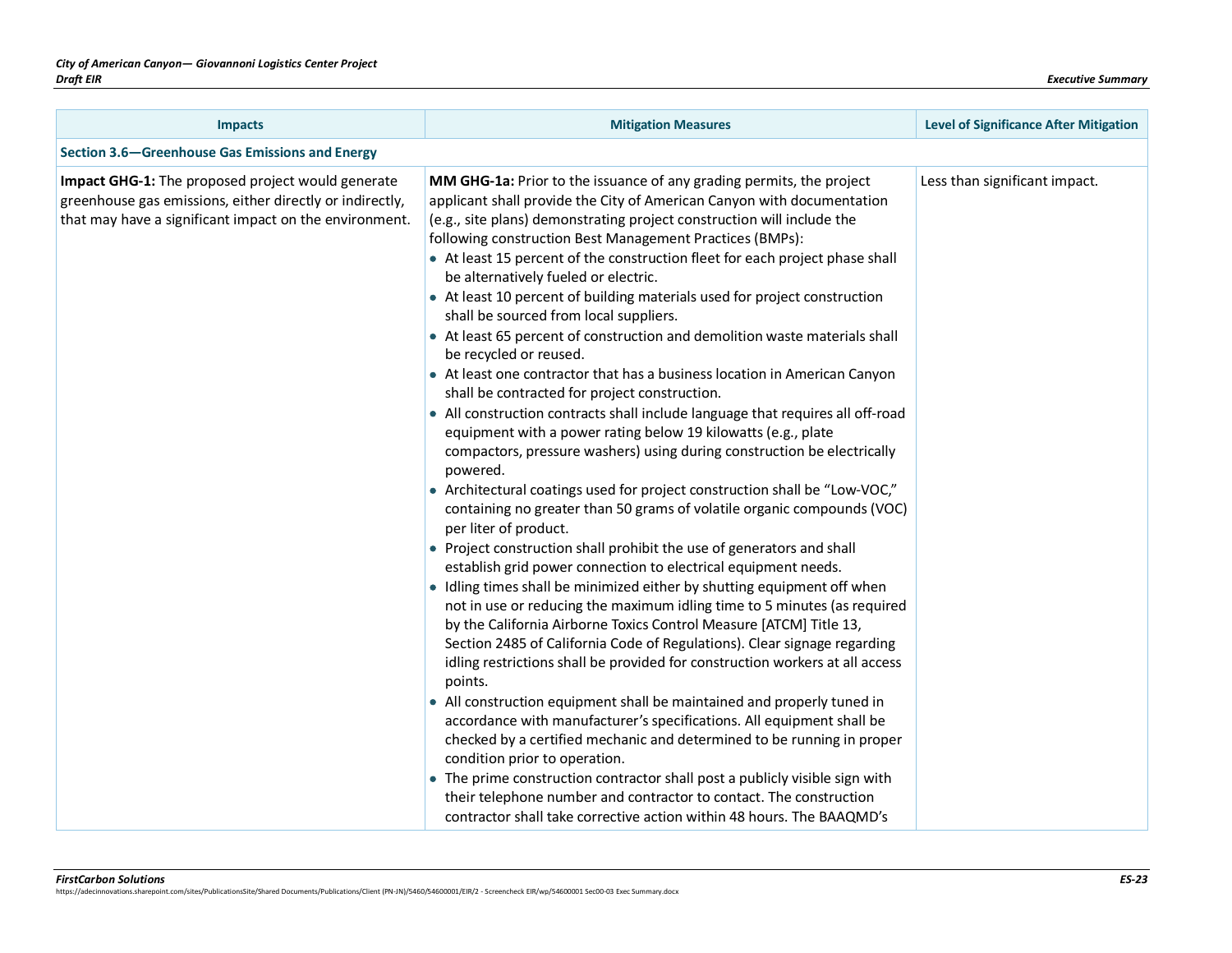| <b>Impacts</b> | <b>Mitigation Measures</b>                                                                                                                                                                                                                                                                                                                                                                                                                                                                                                                                                                 | <b>Level of Significance After Mitigation</b> |
|----------------|--------------------------------------------------------------------------------------------------------------------------------------------------------------------------------------------------------------------------------------------------------------------------------------------------------------------------------------------------------------------------------------------------------------------------------------------------------------------------------------------------------------------------------------------------------------------------------------------|-----------------------------------------------|
|                | phone number shall also be identified and visible to ensure compliance<br>with applicable regulations.<br>MM GHG-1b:<br>Prior to the issuance of any building permits, the project applicant shall<br>provide the City of American Canyon with documentation (e.g., site plans)<br>demonstrating the proposed project is designed without the use of any<br>natural gas -fueled appliances or natural gas plumbing.                                                                                                                                                                        |                                               |
|                | MM GHG-1c:<br>Prior to issuance of any building permits, the project applicant shall<br>demonstrate to the satisfaction of the City of American Canyon (e.g., shown<br>on-site plans), that the proposed buildings are designed and will be built to,<br>at a minimum, the Tier 2 advanced energy efficiency requirements of the<br>Nonresidential Voluntary Measures of the California Green Building<br>Standards Code, Division A5.2, Energy Efficiency, as outlined under Section<br>A5.203.1.2.2.                                                                                     |                                               |
|                | MM GHG-1d:<br>Prior to issuance of any building permits, the project applicant shall<br>demonstrate to the satisfaction of the City of American Canyon (e.g., shown<br>on-site plans), that the proposed parking areas for passenger automobiles<br>and trucks are designed and will be built to accommodate electric vehicle<br>(EV) charging stations. At a minimum, the parking shall be designed to<br>accommodate a number of EV charging stations equal to the Tier 2<br>Nonresidential Voluntary Measures of the California Green Building<br>Standards Code, Section A5.106.5.3.2. |                                               |
|                | Prior to the issuance of any building permits, the project applicant shall<br>demonstrate to the satisfaction of the City of American Canyon (e.g., shown<br>on-site plans), that each loading dock is each outfitted with at least one<br>240-volt outlet to accommodate truck and Transport Refrigeration Unit<br>(TRU) charging and/or electrical power connection while trucks are loading<br>and unloading goods.                                                                                                                                                                     |                                               |
|                | MM GHG-1e:<br>Prior to the issuance of any building permit for the proposed project, the<br>project applicant shall provide the City with documentation (e.g., site plans)                                                                                                                                                                                                                                                                                                                                                                                                                 |                                               |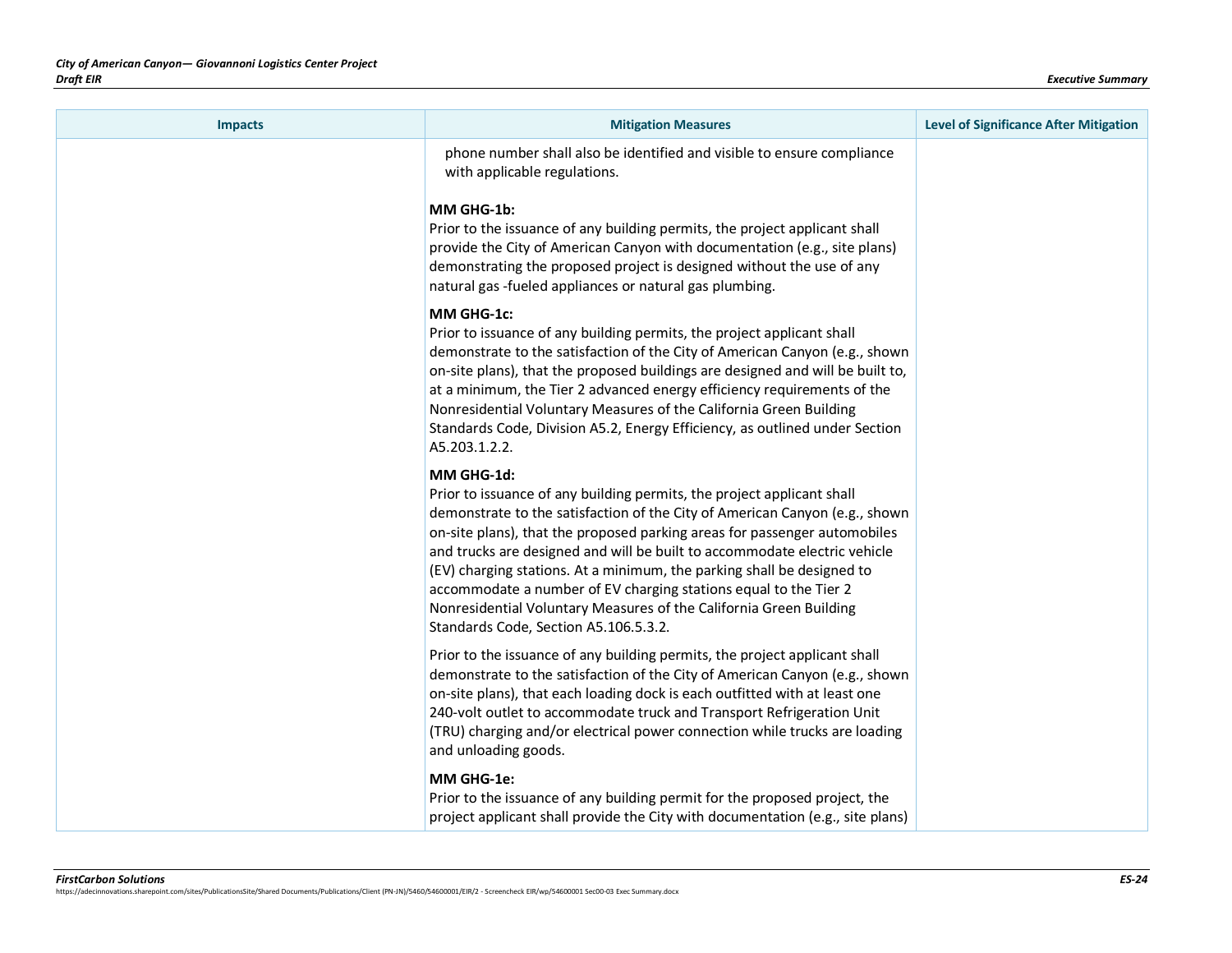| <b>Impacts</b>                                                                                                                                                                                                                                                                                                                                                                                                                      | <b>Mitigation Measures</b>                                                                                                                                          | <b>Level of Significance After Mitigation</b> |
|-------------------------------------------------------------------------------------------------------------------------------------------------------------------------------------------------------------------------------------------------------------------------------------------------------------------------------------------------------------------------------------------------------------------------------------|---------------------------------------------------------------------------------------------------------------------------------------------------------------------|-----------------------------------------------|
|                                                                                                                                                                                                                                                                                                                                                                                                                                     | demonstrating to the City's satisfaction that the electricity demand will be<br>supplied with 100 percent carbon-free electricity sources through the year<br>2045. |                                               |
| Impact GHG-2: The proposed project would not conflict<br>with any applicable plan, policy or regulation of an<br>agency adopted for the purpose of reducing the<br>emissions of greenhouse gases.                                                                                                                                                                                                                                   | No mitigation is necessary.                                                                                                                                         | Less than significant impact.                 |
| Impact GHG-3: The proposed project would not result in<br>potentially significant environmental impact due to<br>wasteful, inefficient, or unnecessary consumption of<br>energy resources, during project construction or<br>operation?                                                                                                                                                                                             | No mitigation is necessary.                                                                                                                                         | Less than significant impact.                 |
| Impact GHG-4: The proposed project would conflict with No mitigation is necessary.<br>or obstruct a State or local plan for renewable energy or<br>energy efficiency?                                                                                                                                                                                                                                                               |                                                                                                                                                                     | Less than significant impact.                 |
| Section 3.7-Hazards and Hazardous Materials                                                                                                                                                                                                                                                                                                                                                                                         |                                                                                                                                                                     |                                               |
| Impact HAZ-1: Buildout of the proposed project would<br>not create a significant hazard to the public or the<br>environment through the routine transport, use, or<br>disposal of hazardous materials and would not create a<br>significant hazard to the public or the environment<br>through reasonably foreseeable upset and accident<br>conditions involving the likely release of hazardous<br>materials into the environment. | No mitigation is necessary.                                                                                                                                         | Less than significant impact.                 |
| Impact HAZ-2: The proposed project would not be<br>located on a site which is included on a list of hazardous<br>materials sites compiled pursuant to Government Code<br>Section 65962.5 and, as a result, would not create a<br>significant hazard to the public or the environment.                                                                                                                                               | No mitigation is necessary.                                                                                                                                         | Less than significant impact.                 |
| Impact HAZ-3: The proposed project may create aviation<br>safety hazards for persons residing or working within 2<br>miles of the Napa County Airport.                                                                                                                                                                                                                                                                              | No mitigation is necessary.                                                                                                                                         | Less than significant impact.                 |

*FirstCarbon Solutions ES-25* https://adecinnovations.sharepoint.com/sites/PublicationsSite/Shared Documents/Publications/Client (PN-JN)/5460/54600001/EIR/2 - Screencheck EIR/wp/54600001 Sec00-03 Exec Summary.docx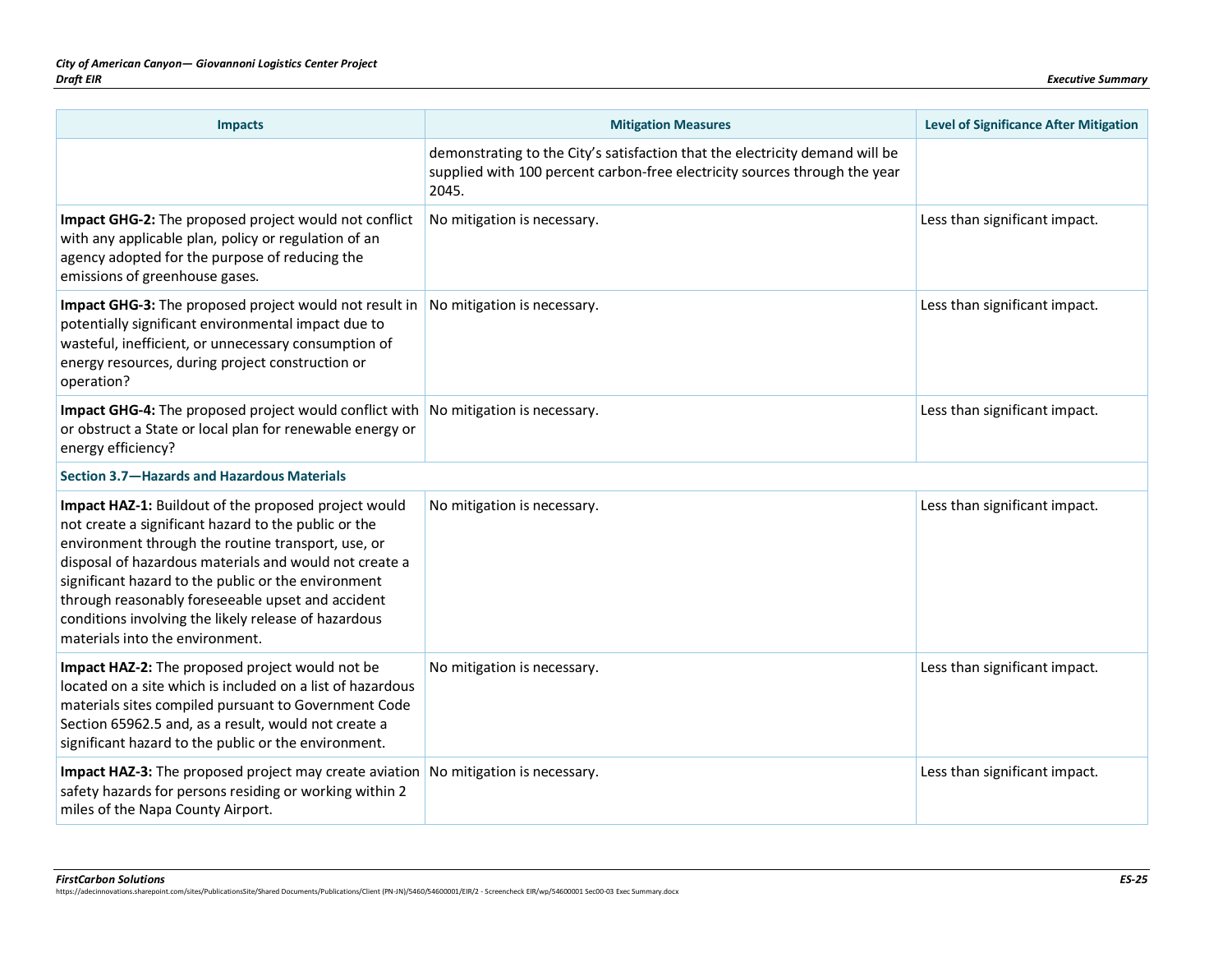| <b>Impacts</b>                                                                                                                                                                     | <b>Mitigation Measures</b>                                                                                                                                                                                                                                                                                                                                                                                                                                                                                                                                                                                                                                                                                                                                                                                                                                                                                                                                                                                                                                                                                                                                                                                                                                                                                                                                                                                                                                                                                                                                                                                                                                                                                                                                                                                                                                                                                                                                                                                                                                                                                                                                                                                                                                                                                               | <b>Level of Significance After Mitigation</b> |
|------------------------------------------------------------------------------------------------------------------------------------------------------------------------------------|--------------------------------------------------------------------------------------------------------------------------------------------------------------------------------------------------------------------------------------------------------------------------------------------------------------------------------------------------------------------------------------------------------------------------------------------------------------------------------------------------------------------------------------------------------------------------------------------------------------------------------------------------------------------------------------------------------------------------------------------------------------------------------------------------------------------------------------------------------------------------------------------------------------------------------------------------------------------------------------------------------------------------------------------------------------------------------------------------------------------------------------------------------------------------------------------------------------------------------------------------------------------------------------------------------------------------------------------------------------------------------------------------------------------------------------------------------------------------------------------------------------------------------------------------------------------------------------------------------------------------------------------------------------------------------------------------------------------------------------------------------------------------------------------------------------------------------------------------------------------------------------------------------------------------------------------------------------------------------------------------------------------------------------------------------------------------------------------------------------------------------------------------------------------------------------------------------------------------------------------------------------------------------------------------------------------------|-----------------------------------------------|
| Impact HAZ-4: The proposed project would not impair<br>emergency response or evacuation in the project<br>vicinity.                                                                | No mitigation is necessary.                                                                                                                                                                                                                                                                                                                                                                                                                                                                                                                                                                                                                                                                                                                                                                                                                                                                                                                                                                                                                                                                                                                                                                                                                                                                                                                                                                                                                                                                                                                                                                                                                                                                                                                                                                                                                                                                                                                                                                                                                                                                                                                                                                                                                                                                                              | Less than significant impact.                 |
| Section 3.8-Hydrology and Water Quality                                                                                                                                            |                                                                                                                                                                                                                                                                                                                                                                                                                                                                                                                                                                                                                                                                                                                                                                                                                                                                                                                                                                                                                                                                                                                                                                                                                                                                                                                                                                                                                                                                                                                                                                                                                                                                                                                                                                                                                                                                                                                                                                                                                                                                                                                                                                                                                                                                                                                          |                                               |
| Impact HYD-1: Construction activities and changes to<br>drainage patterns associated with the proposed project<br>may degrade surface water quality in downstream water<br>bodies. | MM HYD-1a: Prior to issuance of grading permits for the proposed project,<br>the applicant shall submit to the City of American Canyon for review and<br>approval a Storm Water Pollution Prevention Plan (SWPPP) in accordance<br>with the requirements of the statewide Construction General Permit. The<br>SWPPP shall be designed to address the following objectives: (1) all<br>pollutants and their sources (e.g., runoff), including sources of sediment<br>associated with construction, construction site erosion, and all other<br>activities associated with construction activity, are controlled; (2) where not<br>otherwise required to be under a Regional Water Quality Control Board<br>(RWQCB) permit, all non-stormwater discharges are identified and either<br>eliminated, controlled, or treated; (3) site Best Management Practices<br>(BMPs) (e.g., silt fencing, street sweeping, routine inspection, etc.) are<br>effective and result in the reduction or elimination of pollutants in<br>stormwater discharges and authorized non-stormwater discharges from<br>construction activity; and (4) stabilization BMPs are installed to reduce or<br>eliminate pollutants after construction are completed. The SWPPP shall be<br>prepared by a qualified SWPPP developer. The SWPPP shall include the<br>minimum BMPs required for the identified Risk Level. BMP implementation<br>shall be consistent with the BMP requirements in the most recent version of<br>the California Stormwater Quality Association (CASQA) Stormwater Best<br>Management Handbook-Construction or the California Department of<br>Transportation (Caltrans) Stormwater Quality Handbook Construction Site<br>BMPs Manual. The SWPPP shall be implemented during construction.<br>MM HYD-1b: Prior to the issuance of building permits, the project applicant<br>shall submit a Stormwater Control Plan to the City of American Canyon for<br>review and approval. The plan shall be developed using the California<br>Stormwater Quality Association (CASQA) "New Development and<br>Redevelopment Handbook" and include the applicable provisions of Section<br>C.3 of the San Francisco Bay Regional Water Quality Control Board (RWQCB)<br>Municipal Regional Permit (Order No. R2-2015-0049, NPDES Permit No. | Less than significant impact.                 |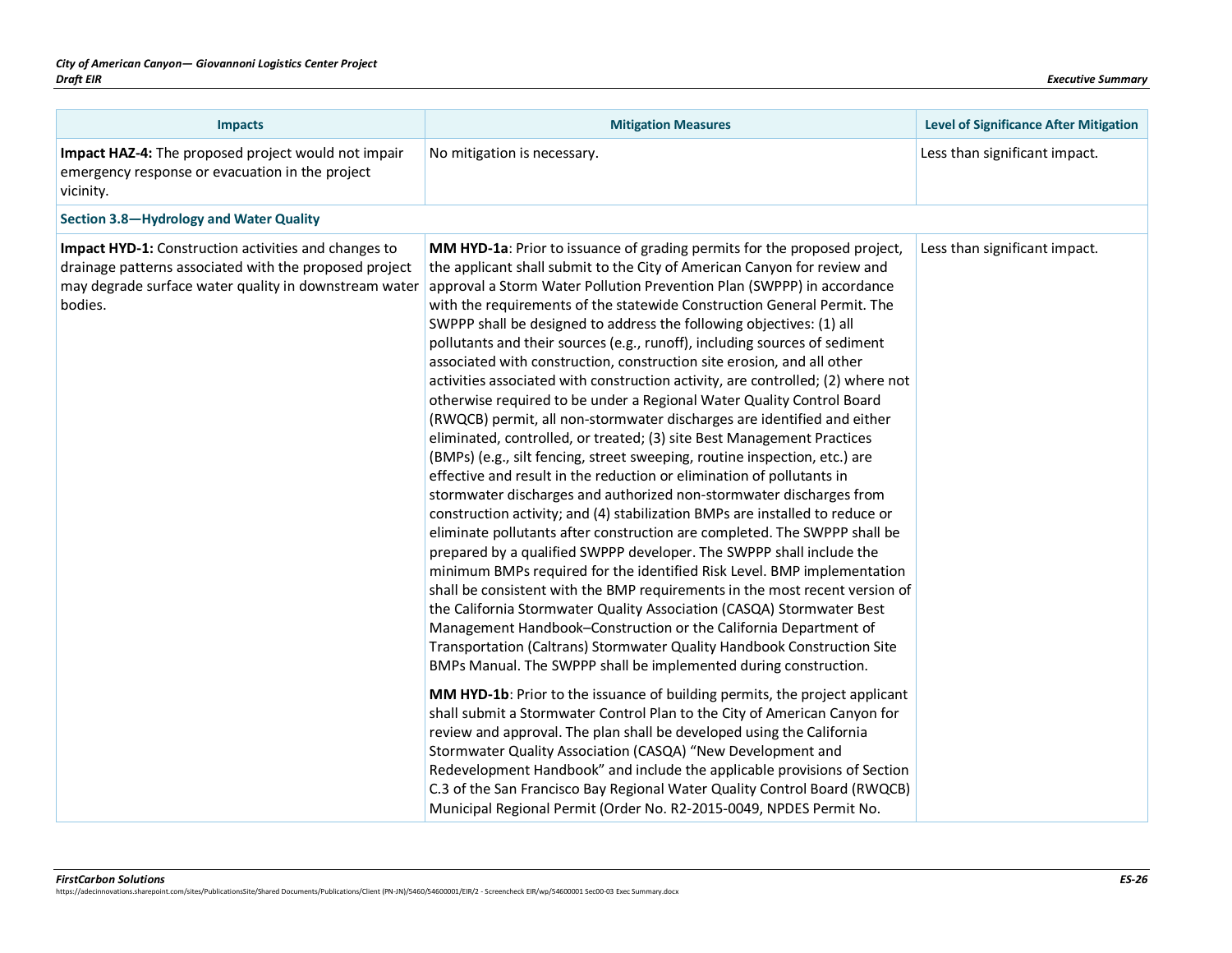| <b>Impacts</b>                                                                                                                                                             | <b>Mitigation Measures</b>                                                                                                                                                                                                                                                                                                                                                                                                                                                                                                                                                                                                                                                                                                                                         | <b>Level of Significance After Mitigation</b> |
|----------------------------------------------------------------------------------------------------------------------------------------------------------------------------|--------------------------------------------------------------------------------------------------------------------------------------------------------------------------------------------------------------------------------------------------------------------------------------------------------------------------------------------------------------------------------------------------------------------------------------------------------------------------------------------------------------------------------------------------------------------------------------------------------------------------------------------------------------------------------------------------------------------------------------------------------------------|-----------------------------------------------|
|                                                                                                                                                                            | CAS612008 (or more recent permit). The Stormwater Control Plan shall<br>identify pollution prevention measures and Best Management Practices<br>(BMPs) to control stormwater pollution from operational activities and<br>facilities and provide maintenance in perpetuity. The Stormwater Control<br>Plan shall include Low Impact Development (LID) design concepts, as well as<br>concepts that accomplish a "first flush" objective that remove contaminants<br>from the first 2 inches of stormwater before it enters area waterways. The<br>project applicant shall also prepare and submit an Operations and<br>Maintenance Agreement to the City, identifying procedures to ensure<br>stormwater quality control measures work properly during operations. |                                               |
| Impact HYD-2: The proposed project would not deplete<br>groundwater supplies or interfere substantially with<br>groundwater recharge.                                      | No mitigation is necessary.                                                                                                                                                                                                                                                                                                                                                                                                                                                                                                                                                                                                                                                                                                                                        | Less than significant impact.                 |
| Impact HYD-3: The proposed project would not create<br>or contribute runoff water that would exceed the<br>capacity of existing or planned stormwater drainage<br>systems. | No mitigation is necessary.                                                                                                                                                                                                                                                                                                                                                                                                                                                                                                                                                                                                                                                                                                                                        | Less than significant impact.                 |
| Section 3.9-Land Use                                                                                                                                                       |                                                                                                                                                                                                                                                                                                                                                                                                                                                                                                                                                                                                                                                                                                                                                                    |                                               |
| Impact LU-1: The proposed project would not conflict<br>with the applicable provisions of the City of American<br>Canyon General Plan.                                     | No mitigation is necessary.                                                                                                                                                                                                                                                                                                                                                                                                                                                                                                                                                                                                                                                                                                                                        | Less than significant impact.                 |
| Impact LU-2: The proposed project would not conflict<br>with the applicable provisions of the American Canyon<br>Municipal Code.                                           | No mitigation is necessary.                                                                                                                                                                                                                                                                                                                                                                                                                                                                                                                                                                                                                                                                                                                                        | Less than significant impact.                 |
| Impact LU-3: The proposed project may conflict with the<br>applicable provisions of the Napa County Airport Land Use<br>Compatibility Plan.                                | Implement Mitigation Measure AES-3 and:<br>MM LU-3: Prior to issuance of grading permits, the applicant shall retain a<br>qualified Biologist to assess potential wildlife hazards to aviation. The<br>assessment shall evaluate the characteristics of the emergent wetlands,<br>drainages, other potential wildlife attractant features (i.e., ponded water)<br>located within the open space area and identify management practices<br>(e.g., storm drainage, vegetation, etc.) to prevent the creation of attractants<br>for large flocks or birds or other wildlife species that may present safety                                                                                                                                                           | Less than significant impact.                 |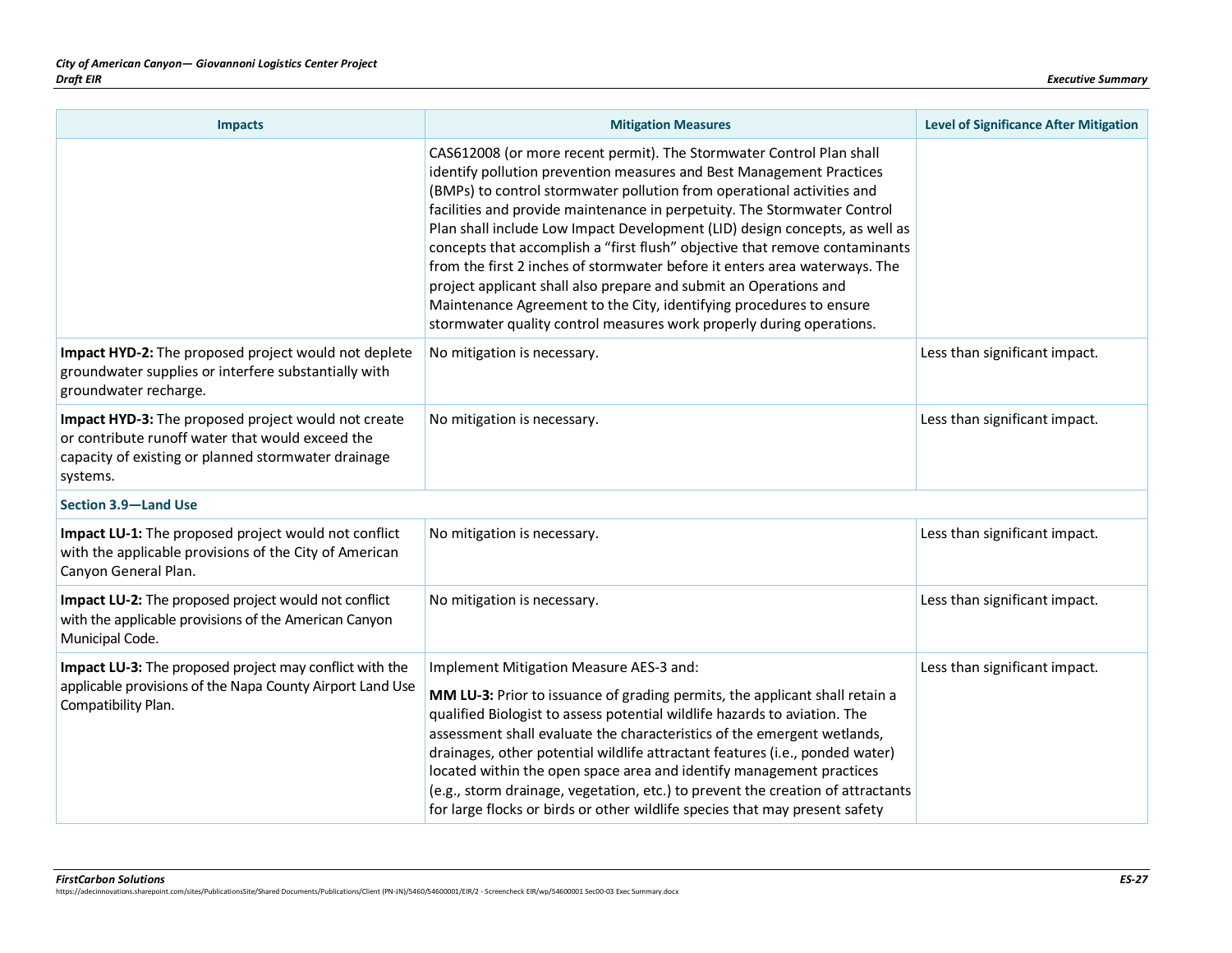| <b>Impacts</b>                                                                                                                                                                                                                                                                                                                 | <b>Mitigation Measures</b>                                                                                                                                                                                                                                                                                                                                                                                                                                                                                                                                                                                                                                                                                                                                                                                                                                                                                                                                                                                                                                                                                                                                                                                                                                                                                                                                                                                                                                                                                                                                                                                                | <b>Level of Significance After Mitigation</b> |
|--------------------------------------------------------------------------------------------------------------------------------------------------------------------------------------------------------------------------------------------------------------------------------------------------------------------------------|---------------------------------------------------------------------------------------------------------------------------------------------------------------------------------------------------------------------------------------------------------------------------------------------------------------------------------------------------------------------------------------------------------------------------------------------------------------------------------------------------------------------------------------------------------------------------------------------------------------------------------------------------------------------------------------------------------------------------------------------------------------------------------------------------------------------------------------------------------------------------------------------------------------------------------------------------------------------------------------------------------------------------------------------------------------------------------------------------------------------------------------------------------------------------------------------------------------------------------------------------------------------------------------------------------------------------------------------------------------------------------------------------------------------------------------------------------------------------------------------------------------------------------------------------------------------------------------------------------------------------|-----------------------------------------------|
|                                                                                                                                                                                                                                                                                                                                | hazards to aviation activities. As part of the assessment, the applicant shall<br>consult with Napa County Airport and Napa County Airport Land Use<br>Commission (ALUC) representatives, as appropriate, regarding findings and<br>recommendations. The applicant shall submit a report to the City of<br>American Canyon prepared by a qualified Biologist that confirms the wildlife<br>hazard assessment's findings and recommendations are incorporated into<br>the design of the open space preserve.                                                                                                                                                                                                                                                                                                                                                                                                                                                                                                                                                                                                                                                                                                                                                                                                                                                                                                                                                                                                                                                                                                               |                                               |
| Section 3.10-Noise                                                                                                                                                                                                                                                                                                             |                                                                                                                                                                                                                                                                                                                                                                                                                                                                                                                                                                                                                                                                                                                                                                                                                                                                                                                                                                                                                                                                                                                                                                                                                                                                                                                                                                                                                                                                                                                                                                                                                           |                                               |
| Impact NOI-1: The proposed project could generate a<br>substantial temporary or permanent increase in ambient<br>noise levels in noise-sensitive locations in the vicinity of<br>the project in excess of standards established in the<br>local general plan or noise ordinance, or applicable<br>standards of other agencies. | MM NOI-1: Implementation of the following multi-part mitigation measure<br>is required to reduce potential construction period noise impacts:<br>• The construction contractor shall ensure that all equipment driven by<br>internal combustion engines shall be equipped with mufflers that are in<br>good condition and appropriate for the equipment.<br>• The construction contractor shall ensure that unnecessary idling of<br>internal combustion engines (i.e., idling in excess of 5 minutes) is<br>prohibited.<br>• The construction contractor shall utilize "quiet" models of air<br>compressors and other stationary noise sources where technology exists.<br>• At all times during project grading and construction, the construction<br>contractor shall ensure that stationary noise-generating equipment shall<br>be located as far as practicable from sensitive receptors and placed so<br>that emitted noise is directed away from adjacent residences.<br>• The construction contractor shall ensure that the construction staging<br>areas shall be located to create the greatest feasible distance between<br>the staging area and noise-sensitive receptors nearest the project site.<br>• The construction contractor shall ensure that all on-site construction<br>activities, including the operation of any tools or equipment used in<br>construction, drilling, repair, alteration, grading, or demolition work, are<br>limited to between the daytime hours of 7:00 a.m. to 7:00 p.m. Monday<br>through Saturday. No construction shall be permitted on Sundays and<br>federal holidays. | Less than significant impact.                 |
| The proposed project would not result<br>Impact NOI-2:<br>in generation of excessive groundborne vibration or<br>groundborne noise levels.                                                                                                                                                                                     |                                                                                                                                                                                                                                                                                                                                                                                                                                                                                                                                                                                                                                                                                                                                                                                                                                                                                                                                                                                                                                                                                                                                                                                                                                                                                                                                                                                                                                                                                                                                                                                                                           | Less than significant impact.                 |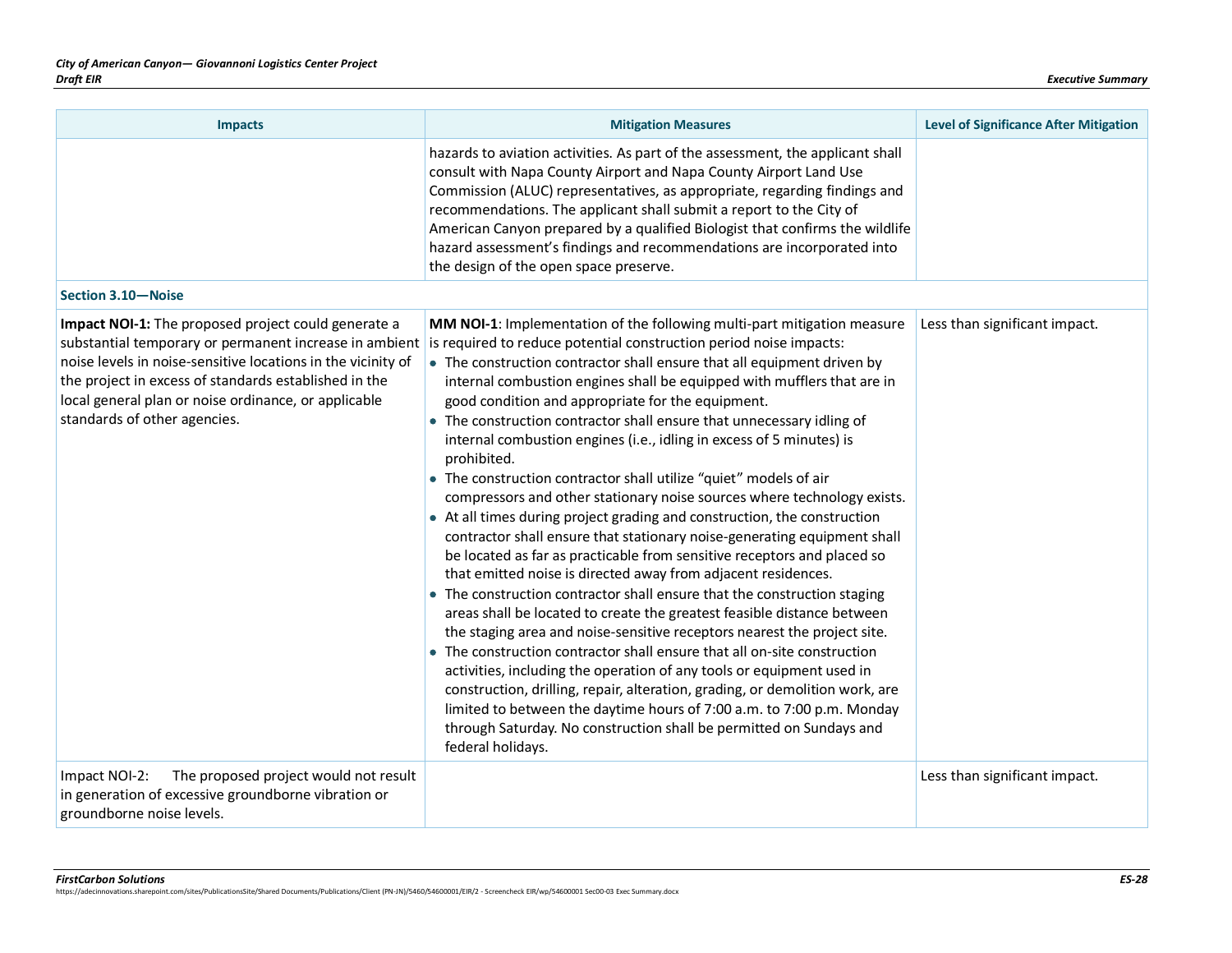| <b>Impacts</b>                                                                                                                                                                                                                                                                                                                                     | <b>Mitigation Measures</b>  | <b>Level of Significance After Mitigation</b> |
|----------------------------------------------------------------------------------------------------------------------------------------------------------------------------------------------------------------------------------------------------------------------------------------------------------------------------------------------------|-----------------------------|-----------------------------------------------|
| The proposed project would not<br>Impact NOI-3:<br>expose people residing or working in the project area to<br>excessive noise levels for a project located within the<br>vicinity of a private airstrip or an airport land use plan<br>or, where such a plan has not been adopted, within two<br>miles of a public airport or public use airport. |                             | Less than significant impact.                 |
| Section 3.11-Public Services                                                                                                                                                                                                                                                                                                                       |                             |                                               |
| Impact PS-1: The proposed project would not result in a<br>need for new or expanded fire protection facilities that<br>may have physical impacts on the environment.                                                                                                                                                                               | No mitigation is necessary. | Less than significant impact.                 |
| Impact PS-2: The proposed project would not result in a<br>need for new or expanded police protection facilities<br>that may have physical impacts on the environment.                                                                                                                                                                             | No mitigation is necessary. | Less than significant impact.                 |
| Section 3.12-Transportation                                                                                                                                                                                                                                                                                                                        |                             |                                               |
| Impact TRANS-1: The proposed project would not<br>conflict with a program plan, ordinance or policy of the<br>circulation system, including transit, roadway, bicycle<br>and pedestrian facilities.                                                                                                                                                | No mitigation is required.  | Less than significant impact.                 |
| Impact TRANS-2: The proposed project would not<br>conflict or be inconsistent with CEQA Guidelines Section<br>15064.3, subdivision (b)?                                                                                                                                                                                                            | No mitigation is necessary. | Less than significant impact.                 |
| Impact TRANS-3: The proposed project would not<br>substantially increase hazards due to a geometric design<br>feature (e.g., sharp curves or dangerous intersections) or<br>incompatible uses (e.g., farm equipment).                                                                                                                              | No mitigation is necessary. | Less than significant impact.                 |
| Impact TRANS-4: The proposed project would not result<br>in inadequate emergency access.                                                                                                                                                                                                                                                           | No mitigation is necessary. | Less than significant impact.                 |
| Section 3.13-Utilities and Service Systems                                                                                                                                                                                                                                                                                                         |                             |                                               |
| Impact USS-1: The proposed project would not require<br>the City of American Canyon to obtain additional water<br>supplies in order to serve the project and reasonably                                                                                                                                                                            | No mitigation is required.  | Less than significant impact.                 |

*FirstCarbon Solutions ES-29* https://adecinnovations.sharepoint.com/sites/PublicationsSite/Shared Documents/Publications/Client (PN-JN)/5460/54600001/EIR/2 - Screencheck EIR/wp/54600001 Sec00-03 Exec Summary.docx